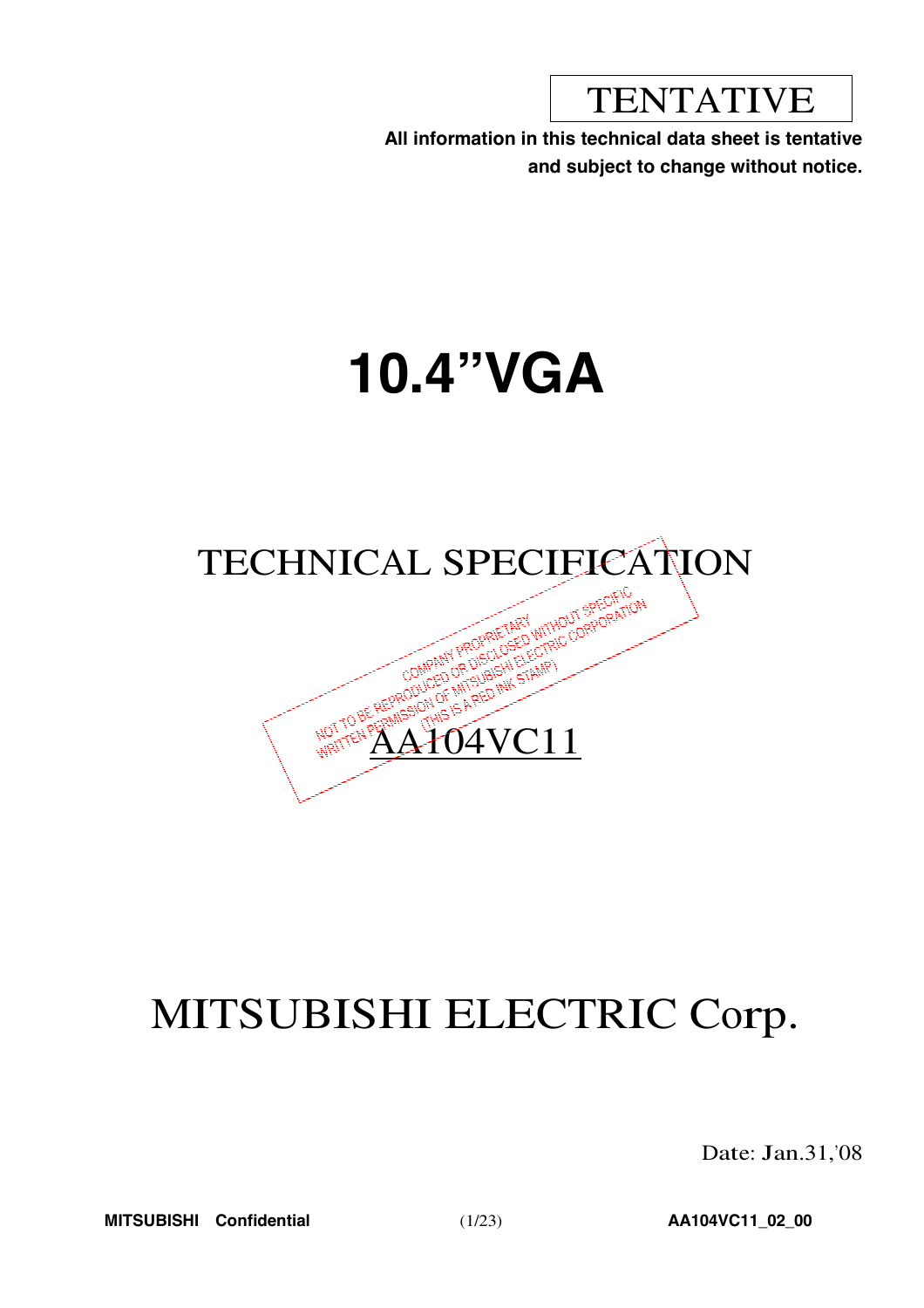# **CONTENTS**

| No.          | <b>Item</b>                                    | Page           |
|--------------|------------------------------------------------|----------------|
|              | <b>COVER</b>                                   | $\mathbf{1}$   |
|              | <b>CONTENTS</b>                                | 2              |
| $\mathbf{1}$ | <b>APPLICATION</b>                             | 3              |
| 2            | <b>OVERVIEW</b>                                | $\overline{4}$ |
| 3            | <b>ABSOLUTE MAXIMUM RATINGS</b>                | 5              |
| 4            | ELECTRICAL CHARACTERISTICS                     | 5, 6, 7        |
| 5            | <b>INTERFACE PIN CONNECTION</b>                | 8              |
| 6            | <b>INTERFACE TIMING</b>                        | 9, 10, 11, 12  |
| 7            | <b>BLOCK DIAGRAM</b>                           | 13             |
| 8            | <b>MECHANICAL SPECIFICATION</b>                | 14, 15         |
| 9            | OPTICAL CHARACTERISTICS                        | 16, 17, 18     |
| 10           | <b>RELIABILITY TEST CONDITION</b>              | 19             |
| 11           | <b>OTHER FEATURE</b>                           | 20             |
| 12           | <b>HANDLING PRECAUTIONS FOR TFT-LCD MODULE</b> | 21, 22, 23     |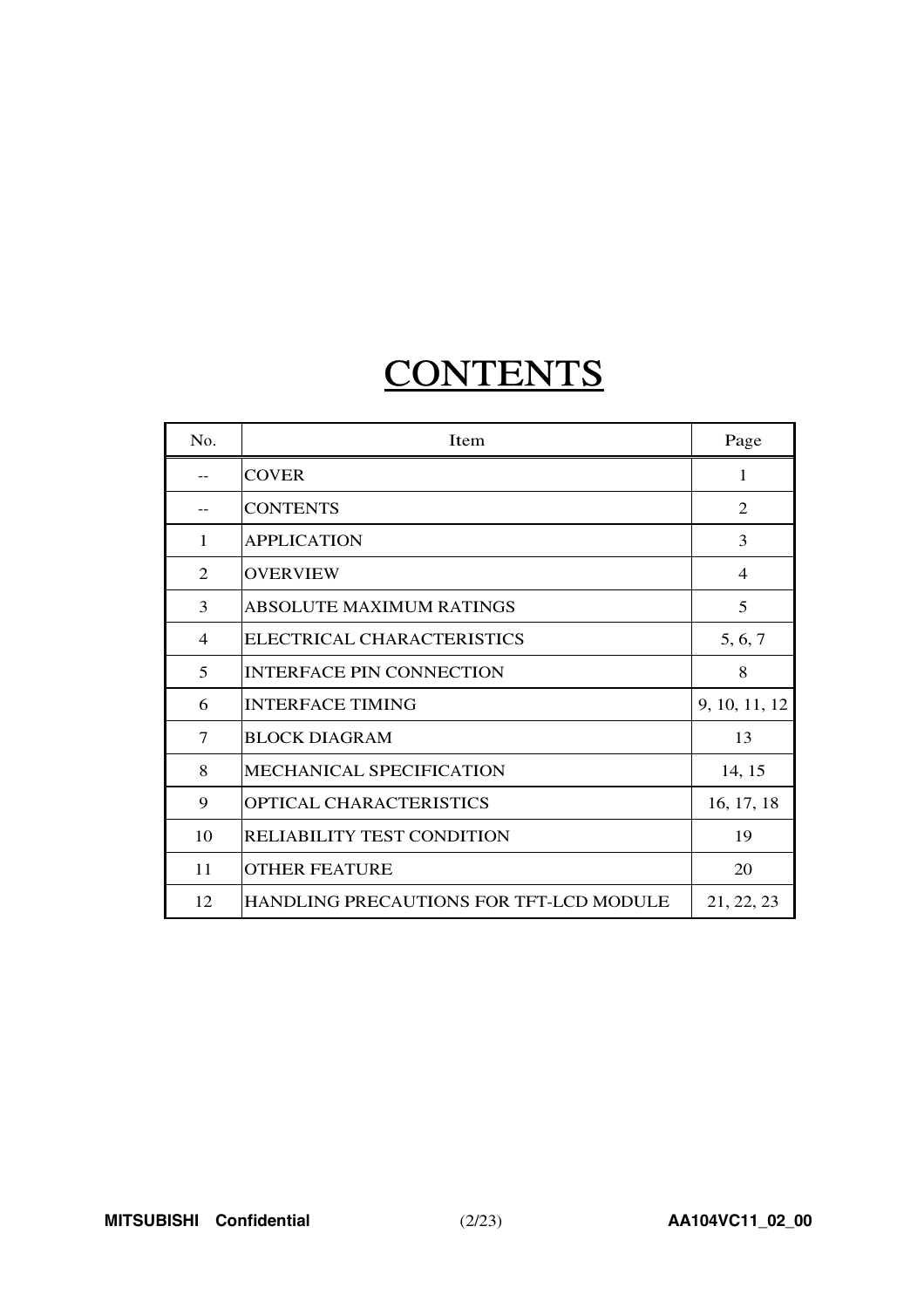# **1. APPLICATION**

This specification applies to color TFT-LCD module, AA104VC11.

These specification papers are the proprietary product of Mitsubishi Electric Corporation ("MITSUBISHI) and include materials protected under copyright of MITSUBISHI. No part of this document may be reproduced in any form or by any means without the express written permission of MITSUBISHI.

MITSUBISHI does not assume any liability for infringement of patents, copyrights or other intellectual property rights of third parties by or arising from use of a product specified in this document. No license, express, implied or otherwise, is granted under any patents, copyrights or other intellectual property rights of MITSUBISHI or of others.

MITSUBISHI classifies the usage of the TFT-LCD module as follows. Please confirm the usage before using the product.

(1) Standard Usage

Computers, office equipment, factory automation equipment, test and measurement equipment, communications, transportation equipment(automobiles, ships, trains, etc.), provided, however, that operation is not influenced by TFT-LCD directly.

(2) Special Usage

Medical equipment, safety equipment, transportation equipment, provided, however, that TFT-LCD is necessary to its operation.

(3) Specific Usage

Cockpit Equipment, military systems, aerospace equipment, nuclear reactor control systems, life support systems and any other equipment. MITSUBISHI should make a contract that stipulate apportionment of responsibilities between MITSUBISHI and our customer.

The product specified in this document is designed for "Standard Usage" unless otherwise specified in this document. If customers intend to use the product for applications other than those specified for "Standard Usage", they should first contact MITSUBISHI sales representative for it's intended use in writing.

MITSUBISHI has been making continuous effort to improve the reliability of its products. Customers should implement sufficient reliability design of their application equipments such as redundant system design, fail-safe functions, anti-failure features.

MITSUBISHI assumes no responsibility for any damage resulting from the use of the product that does not comply with the instructions and the precautions specified in this document.

Please contact and consult a MITSUBISHI sales representative for any questions regarding this product.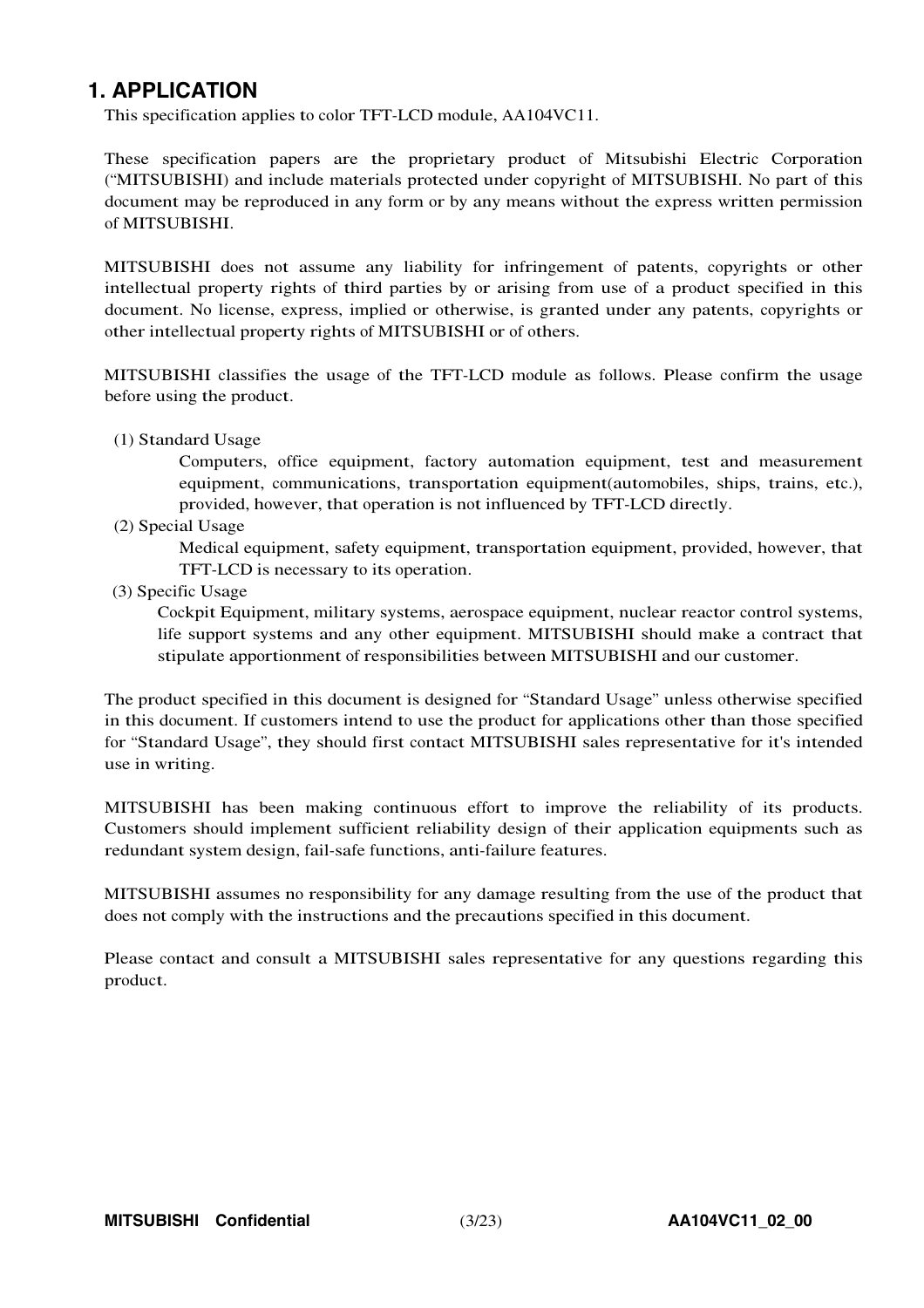# **2. OVERVIEW**

AA104VC11 is 10.4" color TFT-LCD (Thin Film Transistor Liquid Crystal Display) module composed of LCD panel, driver ICs, control circuit, and backlight unit.

By applying 6 bit digital data  $640 \times 480$ , 262k-color images are displayed on the 10.4" diagonal screen. Input power voltage is 3.3 V for LCD driving.

The type of data and control signals are digital and transmitted via CMOS interface per Typ. 25 MHz clock cycle.

Inverter for backlight is not included in this module. General specifications are summarized in the following table:

| <b>ITEM</b>                            | <b>SPECIFICATION</b>                                    |
|----------------------------------------|---------------------------------------------------------|
| Display Area (mm)                      | $211.2(H) \times 158.4$ (V)<br>$(10.39$ -inch diagonal) |
| Number of Dots                         | $640 \times 3$ (H) $\times 480$ (V)                     |
| Pixel Pitch (mm)                       | $0.33$ (H) $\times$ 0.33 (V)                            |
| <b>Color Pixel Arrangement</b>         | RGB vertical stripe                                     |
| Display Mode                           | Normally white TN                                       |
| Number of Color                        | 262k                                                    |
| Luminance $(cd/m2)$                    | 380                                                     |
| Wide Viewing Angle Technology          | Optical compensation film                               |
| Viewing Angle ( $CR \ge 10$ )          | $-80-80^{\circ}$ (H) $-80-70^{\circ}$ (V)               |
| <b>Surface Treatment</b>               | Low reflection and hard-coating 2H                      |
| <b>Electrical Interface</b>            | <b>CMOS</b>                                             |
| Optimum Viewing Angle (Contrast ratio) | 6 o'clock                                               |
| Module Size (mm)                       | $243.0$ (W) $\times$ 181.6 (H) $\times$ 12.2 (D)        |
| Module Mass $(g)$                      | 570                                                     |
| <b>Backlight Unit</b>                  | CCFL, 2-tubes, edge-light, replaceable                  |

Characteristic value without any note is typical value.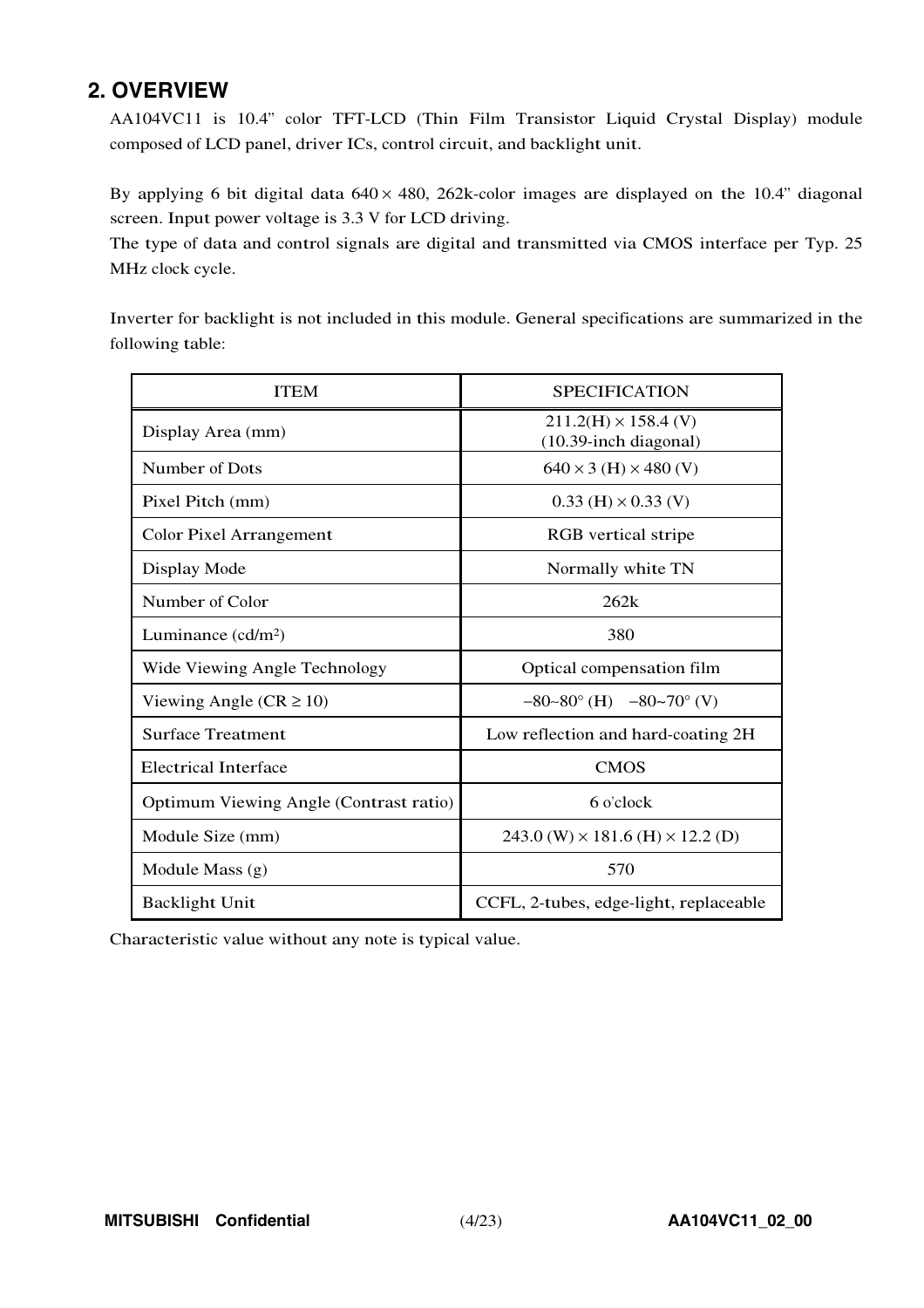# **3. ABSOLUTE MAXIMUM RATINGS**

| <b>ITEM</b>                                         | <b>SYMBOL</b>               | MIN.     | MAX. | <b>UNIT</b> |
|-----------------------------------------------------|-----------------------------|----------|------|-------------|
| Power Supply Voltage for LCD                        | <b>VCC</b>                  | $-0.3$   | 4.0  | V           |
| Logic Input Voltage                                 | VI                          | $-0.3$   | 6.0  | V           |
| Lamp Voltage                                        | VL                          | 0        | 2000 | <b>Vrms</b> |
| Lamp Current                                        | IL                          | $\Omega$ | 9    | mArms       |
| Lamp Frequency                                      | FL                          |          | 100  | kHz         |
| Note $1,2)$<br><b>Operation Temperature (Panel)</b> | $\Gamma_{\text{op(Panel)}}$ | $-20$    | 70   | $^{\circ}C$ |
| Note $2)$<br><b>Operation Temperature (Ambient)</b> | $T_{\text{op(Ambient)}}$    | $-20$    | 70   | $^{\circ}C$ |
| Note 2)<br><b>Storage Temperature</b>               | $T_{\text{stg}}$            | $-20$    | 80   | $^{\circ}C$ |

[Note]

1) Measured at the center of active area and at the center of panel back surface

2) Top, Tstg  $\leq 40^{\circ}$ C : 90%RH max. without condensation

<sup>T</sup>op,Tstg <sup>&</sup>gt; <sup>40</sup>°<sup>C</sup> : Absolute humidity shall be less than the value of <sup>90</sup>%RH at <sup>40</sup>°<sup>C</sup> without condensation.

# **4. ELECTRICAL CHARACTERISTICS**

(1) TFT- LCD

Ambient temperature: Ta <sup>=</sup> 25℃

| <b>ITEM</b>                     |            | <b>SYMBOL</b> | MIN.     | TYP.  | MAX. | <b>UNIT</b> | Remarks       |
|---------------------------------|------------|---------------|----------|-------|------|-------------|---------------|
| Power Supply Voltage for LCD    | <b>VCC</b> | 3.0           | 3.3      | 3.6   |      | $*1)$       |               |
| Power Supply Current for LCD    |            | <b>ICC</b>    |          | 200   | 300  | mA          | $*2)$         |
| Permissive Input Ripple Voltage |            | VRP           | $- -$    |       | 100  | $mVp-p$     | $VCC = +3.3V$ |
|                                 | High       | VIH           | 2.0      |       | 5.5  | V           |               |
| Logic Input Voltage             | Low        | VIL           | $\Omega$ | $- -$ | 0.8  | v           |               |

\*1) Power and signals sequence:



**MITSUBISHI Confidential** (5/23) **AA104VC11\_02\_00**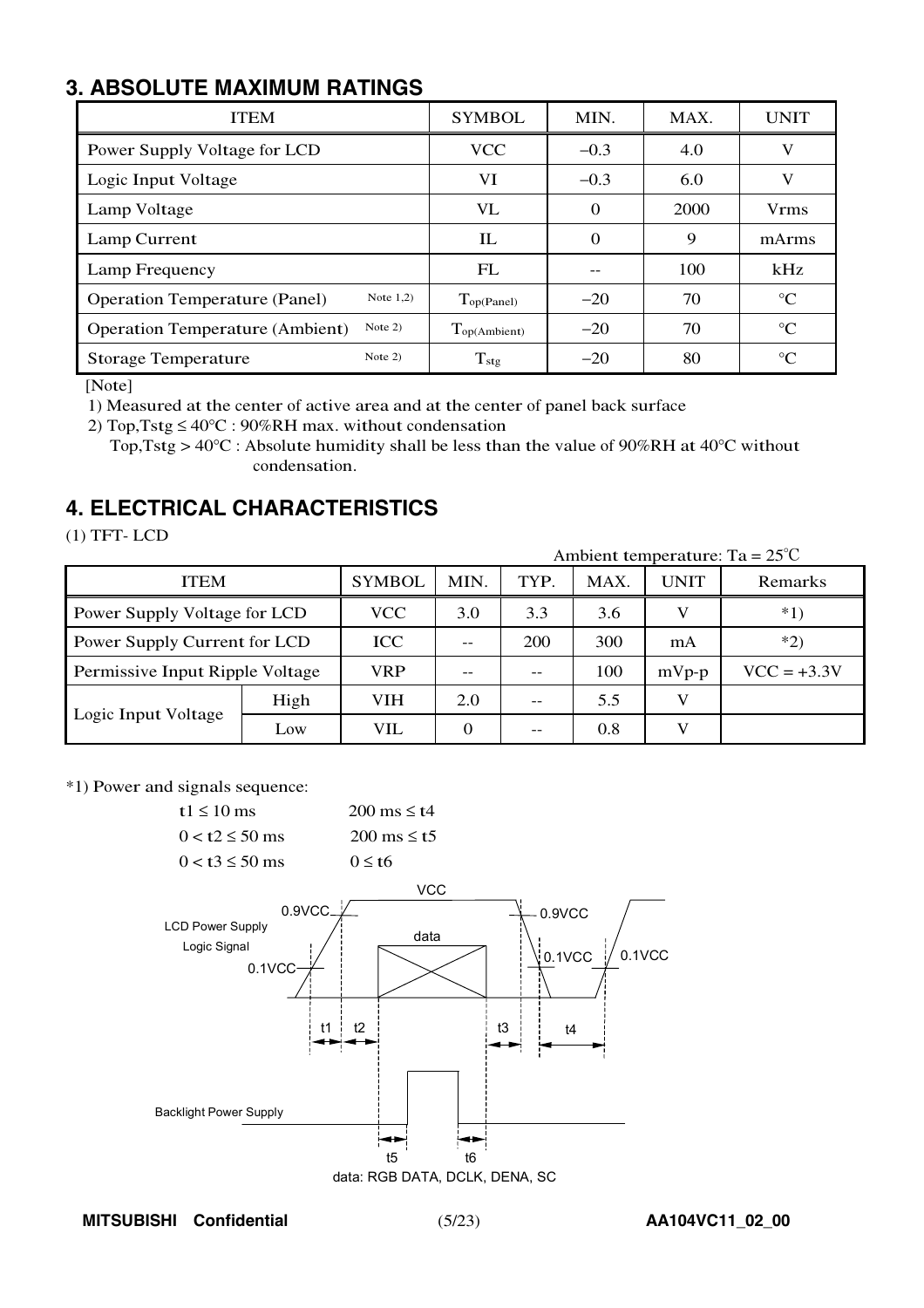VCC-dip conditions:

- 1) When  $2.4 \text{ V} \leq \text{VCC} < 3.0 \text{ V}$ , td  $\leq 10 \text{ ms}$
- 2) When  $VCC < 2.4$  V

VCC-dip conditions should also follow the power and signals sequence.



## \*2) VCC =  $+3.3$  V, f<sub>H</sub>=31.5kHz, fv=60Hz, fcLK= 25MHz

Display image of typical is 64-gray-bar pattern (6 bit), 480 line mode.

 $*3$ ) Fuse

| Parameter | Fuse Type Name    | Supplier                  | Remark |
|-----------|-------------------|---------------------------|--------|
| VCC       | <b>FCC16162AB</b> | Kamaya Electric Co., Ltd. | *`     |

\*) The power supply capacity should be designed to be more than the fusing current.

| $(2)$ Backlight              |               |       |      |      |              | $Ta=25^{\circ}C$                                      |
|------------------------------|---------------|-------|------|------|--------------|-------------------------------------------------------|
| <b>ITEM</b>                  | <b>SYMBOL</b> | MIN.  | TYP. | MAX. | <b>UNIT</b>  | Remarks                                               |
| Lamp Voltage                 | VL            | --    | 470  | --   | <b>V</b> rms | $IL=6.0$ mArms                                        |
| Lamp Current                 | $_{\rm IL}$   | 3.0   | 6.0  | 7.0  | mArms        | $*1, *5)$                                             |
| Lamp Frequency               | FL            | 30    |      | 100  | kHz          | $*2)$                                                 |
|                              |               | 900   |      | --   | <b>Vrms</b>  | $Ta = 25^{\circ}C$                                    |
| <b>Starting Lamp Voltage</b> | VS            | 1350  |      | --   | <b>Vrms</b>  | $Ta = 0^{\circ}C$                                     |
|                              |               | 1440  |      |      | <b>Vrms</b>  | $Ta = -20^{\circ}C$                                   |
| Lamp Life Time               | LT            | 50000 |      |      | h            | $*3, *4$ ) IL=6.0mArms<br><b>Continuous Operation</b> |

\*1) Lamp Current measurement method (The current meter is inserted in low voltage line.)



\*2) Lamp frequency of inverter may produce interference with horizontal synchronous frequency, and this may cause horizontal beat on the display. Therefore, please adjust lamp frequency, and keep inverter as far from module as possible or use electronic shielding between inverter and module to avoid the interference.

MITSUBISHI Confidential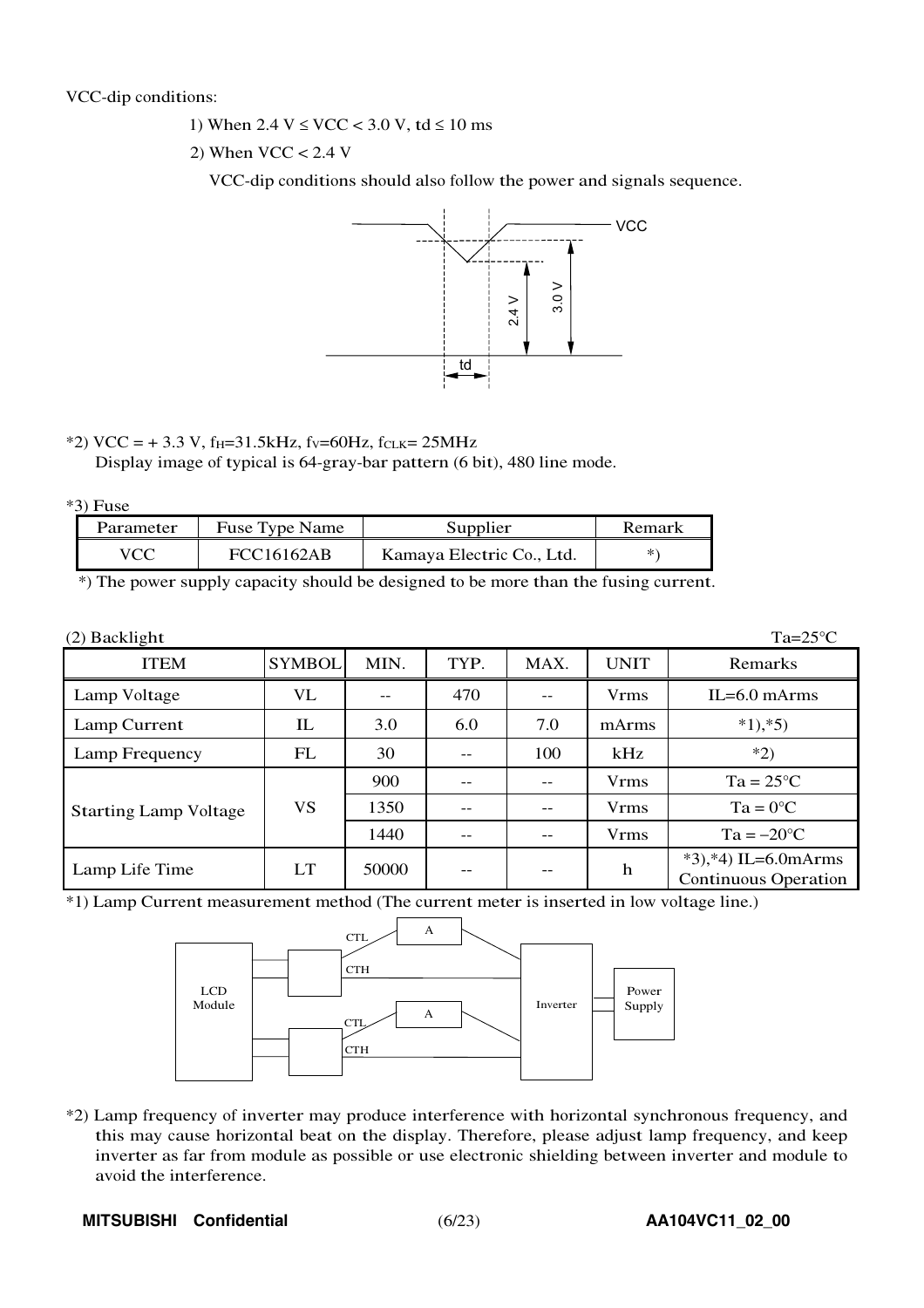- \*3) Lamp life time is defined as the time either when the brightness becomes 50% of the initial value, or when the starting lamp voltage does not meet the value specified in this table.
- \*4) The life time of the backlight depends on the ambient temperature. The life time will decrease under low/high temperature.
- \*5) Please use the inverter which has symmetrical current wave form as follows, The degree of unbalance: less than 10%

The ratio of wave height: less than  $\sqrt{2} \pm 10\%$ 



CURRENT WAVE FORM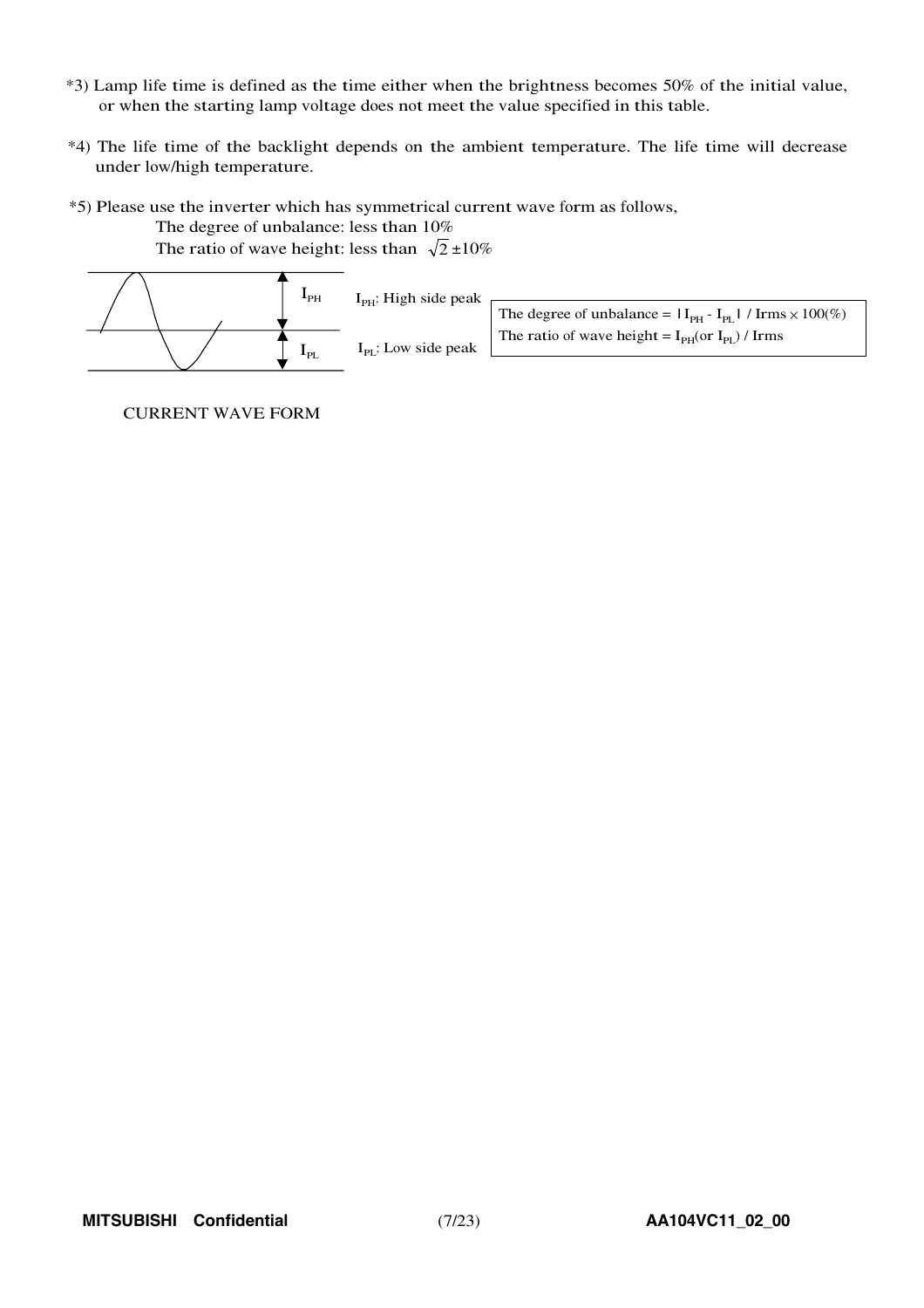# **5. INTERFACE PIN CONNECTION**

### (1) CN 1(Interface Signal)

Used connector: DF9B-31P-1V(32) (HIROSE) Corresponding connector: DF9-31S-1V (HIROSE)

| Pin No.          | Symbol                 | $\text{Corresponding connection}$ . Dr $\text{F-}\text{F-}\text{F}$ (THNOSE)<br>Function |
|------------------|------------------------|------------------------------------------------------------------------------------------|
| 1                | <b>GND</b>             |                                                                                          |
| $\overline{2}$   | <b>DCLK</b>            | Clock signal for sampling catch data signal                                              |
| 3                | HD                     | Horizontal sync signal<br>$*1)$                                                          |
| $\overline{4}$   | $\mathbf{V}\mathbf{D}$ | Vertical sync signal<br>$*1)$                                                            |
| 5                | <b>GND</b>             |                                                                                          |
| 6                | R <sub>0</sub>         | Red data signal(LSB)                                                                     |
| $\boldsymbol{7}$ | R1                     | Red data signal                                                                          |
| 8                | R2                     | Red data signal                                                                          |
| 9                | R <sub>3</sub>         | Red data signal                                                                          |
| 10               | R4                     | Red data signal                                                                          |
| 11               | R <sub>5</sub>         | Red data signal(MSB)                                                                     |
| 12               | <b>GND</b>             |                                                                                          |
| 13               | ${\rm G0}$             | Green data signal(LSB)                                                                   |
| 14               | G1                     | Green data signal                                                                        |
| 15               | G2                     | Green data signal                                                                        |
| 16               | G <sub>3</sub>         | Green data signal                                                                        |
| 17               | G <sub>4</sub>         | Green data signal                                                                        |
| 18               | G <sub>5</sub>         | Green data signal(MSB)                                                                   |
| 19               | <b>GND</b>             |                                                                                          |
| 20               | B <sub>0</sub>         | Blue data signal(LSB)                                                                    |
| 21               | B1                     | Blue data signal                                                                         |
| 22               | B2                     | Blue data signal                                                                         |
| 23               | B <sub>3</sub>         | Blue data signal                                                                         |
| 24               | <b>B4</b>              | Blue data signal                                                                         |
| 25               | B <sub>5</sub>         | Blue data signal(MSB)                                                                    |
| 26               | <b>GND</b>             |                                                                                          |
| 27               | <b>DENA</b>            | Data enable signal (to settle the viewing area)                                          |
| 28               | <b>VCC</b>             | 3.3 V Power Supply                                                                       |
| 29               | <b>VCC</b>             | 3.3 V Power Supply                                                                       |
| 30               | <b>GND</b>             |                                                                                          |
| 31               | <b>SC</b>              | Scan direction control (Low=Normal, High=Reverse)                                        |

\*1) HD and VD are not being used for timing control.

\*2) Metal frame is connected to signal GND.

## (2) CN 2, 3 (Backlight)

Backlight-side connector: BHR-02(8.0)VS-1N (JST) Inverter-side connector: SM02(8.0)B-BHS(LF)(SN) (JST)

| Pin No. | Symbol | Function            |
|---------|--------|---------------------|
|         | C TH   | VBLH (High Voltage) |
|         |        | VBLL (Low Voltage)  |

[Note]

 $VBLH-VBLL=VL$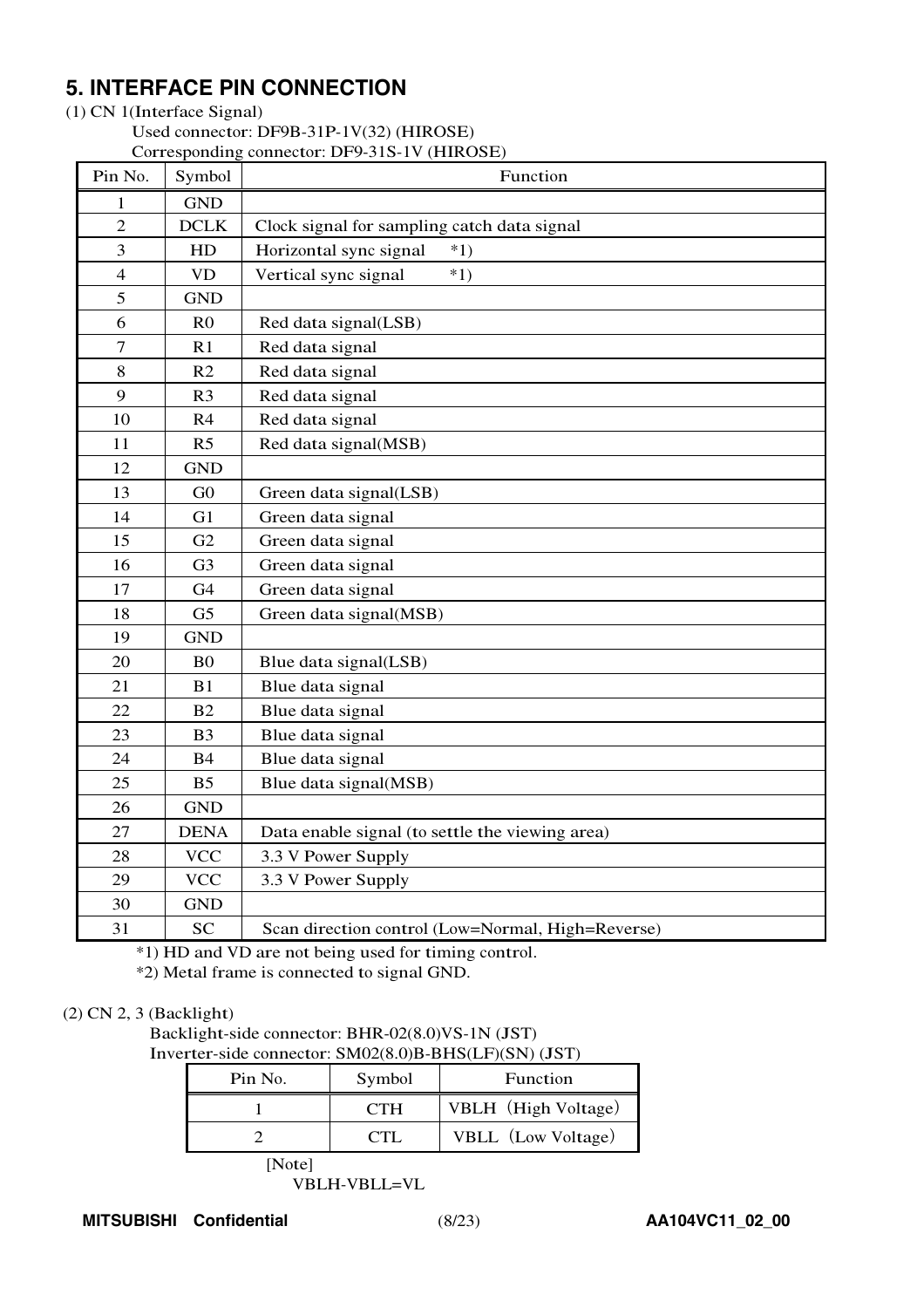# **6. INTERFACE TIMING**

| $(1)$ 1 minus opeen reactions | <b>ITEM</b> |                      | <b>SYMBOL</b>           | MIN.           | TYP. | MAX.  | <b>UNIT</b>  |
|-------------------------------|-------------|----------------------|-------------------------|----------------|------|-------|--------------|
|                               | Frequency   |                      | fclk                    | 20             | 25   | 30    | <b>MHz</b>   |
|                               | Period      |                      | <b>t</b> CLK            | 33.3           | 40   | 50    | ns           |
| <b>DCLK</b>                   | Low Width   |                      | twcl                    | 10             | --   | --    | ns           |
|                               | High Width  |                      | twch                    | 10             | --   | --    | ns           |
| $DATA(R,G,B)$ , Set up time   |             |                      | t <sub>DS</sub>         | $\overline{4}$ |      | --    | ns           |
| <b>DENA</b>                   | Hold time   |                      | <b>t</b> <sub>DH</sub>  | $\overline{4}$ |      |       | ns           |
|                               |             | <b>Active Time</b>   | <b>t</b> HA             | 640            | 640  | 640   | <b>t</b> CLK |
|                               |             | <b>Blanking Time</b> | <b>t</b> HB             | 20             | 160  | --    | <b>t</b> CLK |
|                               | Horizontal  | Frequency            | $f_{\rm H}$             | 27             | 31.5 | 38    | kHz          |
|                               |             | Period               | th                      | 26.3           | 31.7 | 37.0  | $\mu$ s      |
| <b>DENA</b>                   |             | <b>Active Time</b>   | <b>t</b> v <sub>A</sub> | 480            | 480  | 480   | th           |
|                               |             | <b>Blanking Time</b> | <b>t</b> <sub>VB</sub>  | $\overline{4}$ | 45   | $-$ - | th           |
|                               | Vertical    | Frequency            | $f_V$                   | 55             | 60   | 70    | Hz           |
|                               |             | Period               | tv                      | 14.3           | 16.7 | 18.2  | ms           |

(1) Timing Specifications

[Note]

1) DATA is latched at fall edge of DCLK in this specification.

2) DENA (Data Enable) should always be positive polarity as shown in the timing specification.

3) DCLK should appear during all invalid period.

4) In case of blanking time fluctuation, please satisfy following condition.

 $t_{VBn}$  >  $t_{VBn-1}$  – 3( $t_{H}$ )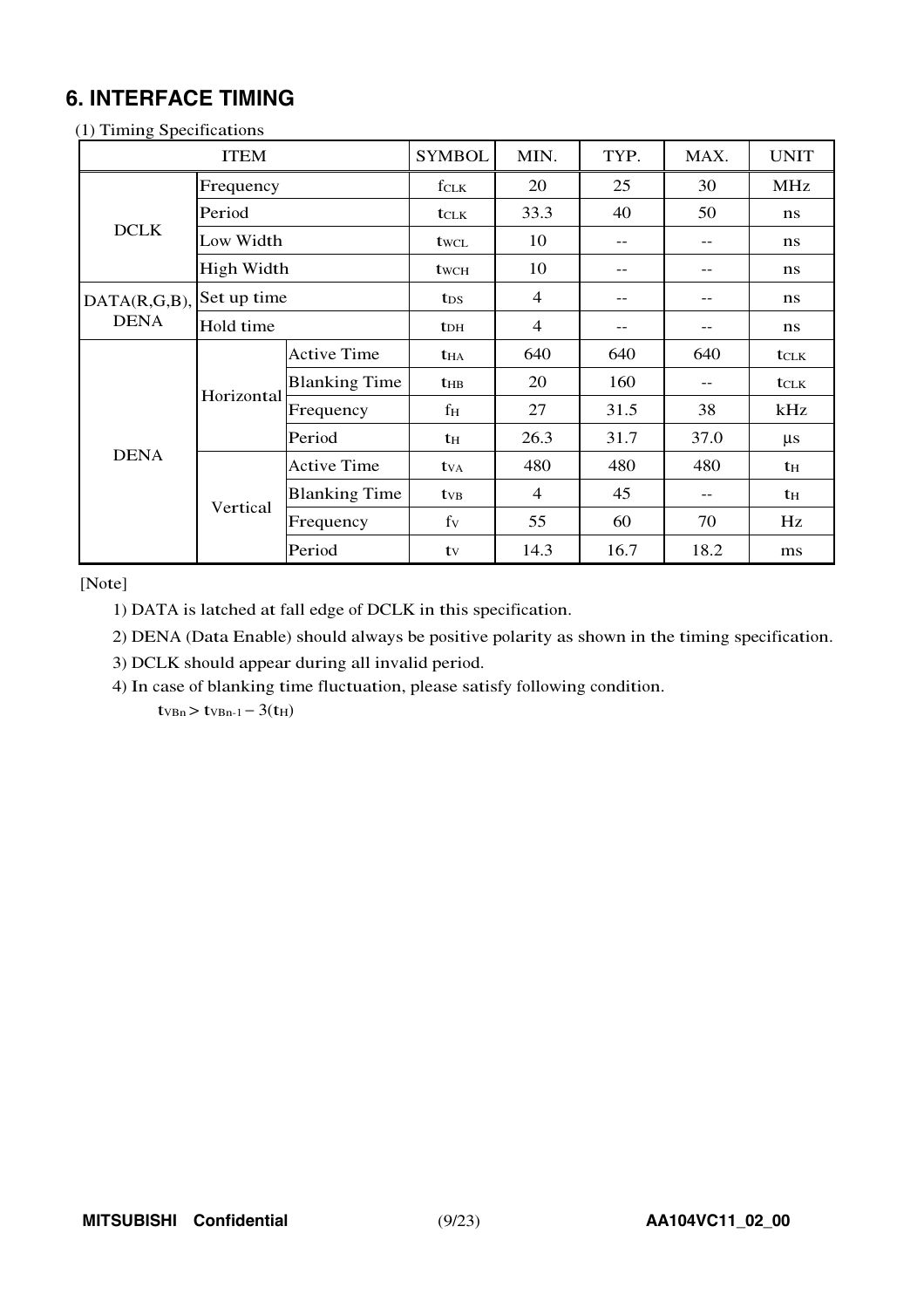### (2) Timing Chart

a. Pixel Timing Chart



 $t_{\scriptstyle{\text{CLK}}}$ 

b. Horizontal Timing Chart



c. Vertical Timing Chart

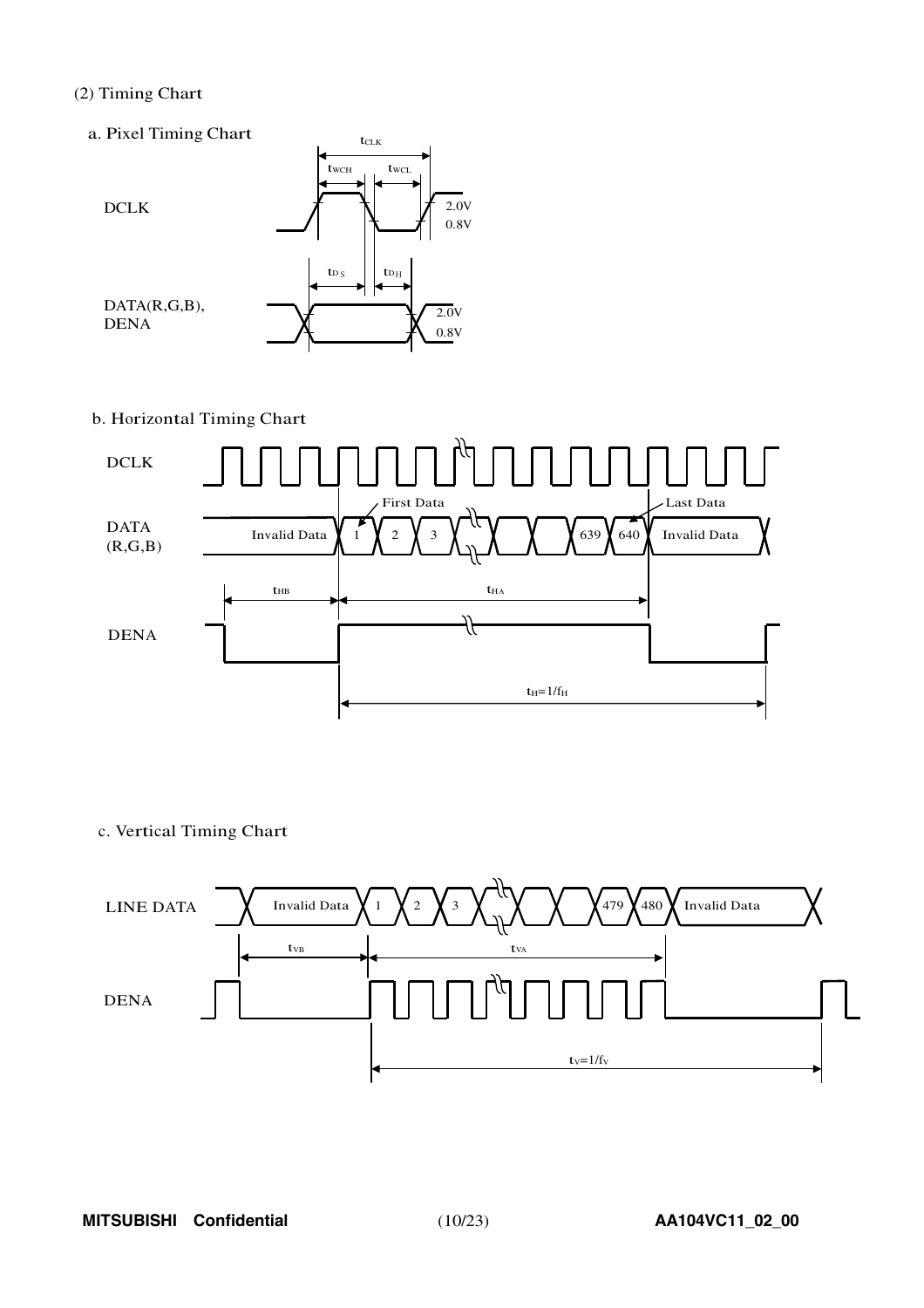### (3) Color Data Assignment

|                   | <b>INPUT DATA</b> |                  |                      |                   |                                              |                                                |                                       |                  |                  |                                              |                       |                  |                  |                                                                                         |                        |                   |                  |                  |                                  |
|-------------------|-------------------|------------------|----------------------|-------------------|----------------------------------------------|------------------------------------------------|---------------------------------------|------------------|------------------|----------------------------------------------|-----------------------|------------------|------------------|-----------------------------------------------------------------------------------------|------------------------|-------------------|------------------|------------------|----------------------------------|
| <b>COLOR</b>      |                   |                  |                      | R DATA            |                                              |                                                |                                       | <b>G DATA</b>    |                  |                                              |                       |                  |                  | <b>B DATA</b>                                                                           |                        |                   |                  |                  |                                  |
|                   |                   |                  |                      |                   |                                              |                                                |                                       |                  |                  |                                              |                       |                  |                  | R5   R4   R3   R2   R1   R0   G5   G4   G3   G2   G1   G0   B5   B4   B3   B2   B1   B0 |                        |                   |                  |                  |                                  |
|                   |                   | MSB              |                      |                   |                                              |                                                | LSB MSB                               |                  |                  |                                              |                       |                  | LSB MSB          |                                                                                         |                        |                   |                  |                  | LSB:                             |
|                   | <b>BLACK</b>      | 0 <sup>1</sup>   | $\mathbf{0}$         | $\overline{0}$    | $\frac{1}{2}$ 0                              | $\boldsymbol{0}$                               | $\begin{array}{c} 0 \\ 0 \end{array}$ | $\mathbf{0}$     | $\mathbf{0}$     | $\begin{matrix} 1 & 0 \\ 0 & 0 \end{matrix}$ | $\boldsymbol{0}$      | $\boldsymbol{0}$ | $\overline{0}$   | $\overline{0}$                                                                          | Ŧ.<br>$\boldsymbol{0}$ | $\mathbf{0}$      | $\boldsymbol{0}$ | $\overline{0}$   | $\pm 0$                          |
|                   | RED(63)           | $\mathbf{1}$     | -1                   | -1                | - 1                                          | $\mathbf{1}$                                   | $\vdash$ 1                            | $\boldsymbol{0}$ | $\boldsymbol{0}$ | $\bf{0}$<br>Ĩ.                               | $\boldsymbol{0}$      | $\boldsymbol{0}$ | $\overline{0}$   | $\mathbf{0}$                                                                            | $\boldsymbol{0}$<br>Ĩ. | $\mathbf{0}$      | $\boldsymbol{0}$ | $\mathbf{0}$     | $\bf{0}$                         |
|                   | GREEN(63)         | $0 \t0$          |                      | $\overline{0}$    | $\begin{matrix} 1 & 0 \\ 0 & 0 \end{matrix}$ | $\overline{0}$<br>Ŧ.                           | $\begin{matrix} 1 & 0 \end{matrix}$   | $\mathbf{1}$     | $\overline{1}$   | $\frac{1}{2}$ 1                              | $\frac{1}{2}$ 1<br>÷  | $\mathbf{1}$     | $\overline{1}$   | $\overline{0}$                                                                          | $\boldsymbol{0}$<br>ŧ. | $\mathbf{0}$<br>ŧ | $\boldsymbol{0}$ | $\mathbf{0}$     | $\vdots$ 0                       |
| <b>BASIC</b>      | BLUE(63)          |                  | $0 \nvert 0$         |                   | $0 \pm 0$                                    | $\begin{bmatrix} 0 & 1 \\ 0 & 0 \end{bmatrix}$ |                                       |                  |                  | $0 \mid 0 \mid 0 \mid 0 \mid 0 \mid 0$       |                       |                  |                  | $1 \nmid 1$                                                                             |                        | $\pm 1$           | $\pm 1$          | $\overline{1}$   | $\pm$ 1.                         |
| <b>COLOR</b> CYAN |                   | 0 <sup>1</sup>   | $\boldsymbol{0}$     | $\mathbf{0}$      | $\frac{1}{2}$ 0                              | $\mathbf{0}$<br>÷                              | $\vdots$ 0                            | $1 \nmid 1$      |                  | ÷<br>$\frac{1}{2}$ 1                         | $\overline{1}$        | $\frac{1}{2}$    | $\pm 1$          | $1 \nmid 1$                                                                             |                        | $\mathbf{1}$      | $\frac{1}{2}$    | - 1              | $\blacksquare$                   |
|                   | <b>MAGENTA</b>    | -1               | -1                   | -1                | -1                                           | $\mathbf{1}$                                   | $\vdash 1$                            | $\mathbf{0}$     | $\boldsymbol{0}$ | $\mathbf{0}$<br>ŧ.                           | $\boldsymbol{0}$      | $\boldsymbol{0}$ | $\vdots$ 0       | 1                                                                                       | $\mathbf{1}$           | $\mathbf{1}$      | -1               | -1               | $\pm 1$                          |
|                   | <b>YELLOW</b>     | 1:               | -1                   | $\pm$ 1           | 1<br>Ŧ.<br>÷                                 | $\mathbf{1}$                                   | $\frac{1}{2}$                         | 1 <sup>1</sup>   | $\overline{1}$   | $\mathbf{1}$<br>÷<br>ŧ.                      | $\mathbf{1}$          | $\mathbf{1}$     | $\mathbf{1}$     | $\boldsymbol{0}$                                                                        | $\mathbf{0}$<br>Ŧ.     | $\mathbf{0}$      | $\boldsymbol{0}$ | $\boldsymbol{0}$ | $\begin{array}{c} 0 \end{array}$ |
|                   | <b>WHITE</b>      | -1               | -1                   | $\mathbf{1}$      | $\mathbf{1}$                                 | $\mathbf{1}$                                   | $\vdash$ 1                            | 1                | $\mathbf{1}$     | ŧ.<br>$\mathbf{1}$                           | $\mathbf{1}$          | $\mathbf{1}$     | $\mathbf{1}$     | 1                                                                                       | 1                      | -1                | $\mathbf{1}$     | -1               | - 1                              |
|                   | RED(1)            | $\overline{0}$   | $\mathbf{0}$         | $\mathbf{0}$      | $\mathbf{0}$                                 | $\mathbf{0}$                                   | -1                                    | $\overline{0}$   | $\overline{0}$   | $\boldsymbol{0}$                             | $\boldsymbol{0}$      | $\boldsymbol{0}$ | $\boldsymbol{0}$ | $\overline{0}$                                                                          | $\overline{0}$         | $\boldsymbol{0}$  | $\boldsymbol{0}$ | $\mathbf{0}$     | $\mathbf{0}$                     |
|                   | RED(2)            | $\overline{0}$   | $\overline{0}$       | $\mathbf{0}$      | $\mathbf{0}$                                 | 1                                              | $\boldsymbol{0}$                      | $\mathbf{0}$     | $\overline{0}$   | $\mathbf{0}$                                 | $\mathbf{0}$          | $\boldsymbol{0}$ | $\boldsymbol{0}$ | $\overline{0}$                                                                          | $\mathbf{0}$           | $\mathbf{0}$      | $\mathbf{0}$     | $\overline{0}$   | $\boldsymbol{0}$                 |
|                   |                   |                  |                      |                   |                                              |                                                |                                       |                  |                  |                                              |                       |                  |                  |                                                                                         |                        |                   |                  |                  |                                  |
| <b>RED</b>        |                   |                  |                      |                   |                                              |                                                |                                       |                  |                  |                                              |                       |                  |                  |                                                                                         |                        |                   |                  |                  |                                  |
|                   | RED(62)           | -1               | $\mathbf{1}$         | $\mathbf{1}$      | $\mathbf{1}$                                 | $\mathbf{1}$                                   | $\boldsymbol{0}$                      | $\overline{0}$   | $\overline{0}$   | $\mathbf{0}$                                 | $\mathbf{0}$          | $\boldsymbol{0}$ | $\overline{0}$   | $\mathbf{0}$                                                                            | $\mathbf{0}$           | $\boldsymbol{0}$  | $\boldsymbol{0}$ | $\overline{0}$   | $\theta$                         |
|                   | RED(63)           | 1                | 1                    | 1                 | 1                                            | 1                                              | 1                                     | $\boldsymbol{0}$ | $\mathbf{0}$     | $\boldsymbol{0}$                             | $\mathbf{0}$          | $\mathbf{0}$     | $\boldsymbol{0}$ | $\overline{0}$                                                                          | $\mathbf{0}$           | $\mathbf{0}$      | $\mathbf{0}$     | $\mathbf{0}$     | $\theta$                         |
|                   | GREEN(1)          | $\overline{0}$   | $\boldsymbol{0}$     | $\boldsymbol{0}$  | $\mathbf{0}$                                 | $\boldsymbol{0}$                               | $\boldsymbol{0}$                      | $\boldsymbol{0}$ | $\boldsymbol{0}$ | $\boldsymbol{0}$                             | $\boldsymbol{0}$      | $\boldsymbol{0}$ | $\mathbf{1}$     | $\boldsymbol{0}$                                                                        | $\boldsymbol{0}$       | $\boldsymbol{0}$  | $\boldsymbol{0}$ | $\boldsymbol{0}$ | $\boldsymbol{0}$                 |
|                   | GREEN(2)          | 0 <sup>1</sup>   | $\boldsymbol{0}$     | $\boldsymbol{0}$  | $\boldsymbol{0}$                             | $\boldsymbol{0}$                               | $\overline{0}$<br>ŧ                   | $\boldsymbol{0}$ | $\boldsymbol{0}$ | $\boldsymbol{0}$<br>Ī<br>ŧ                   | $\boldsymbol{0}$      | 1                | $\boldsymbol{0}$ | $\overline{0}$                                                                          | $\mathbf{0}$<br>ŧ.     | $\mathbf{0}$      | $\boldsymbol{0}$ | $\boldsymbol{0}$ | $\overline{0}$                   |
|                   |                   |                  |                      |                   |                                              |                                                |                                       |                  |                  |                                              |                       |                  |                  |                                                                                         |                        |                   |                  |                  |                                  |
| <b>GREEN</b>      |                   |                  |                      |                   |                                              |                                                |                                       |                  |                  |                                              |                       |                  |                  |                                                                                         |                        |                   |                  |                  |                                  |
|                   | GREEN(62)         | 0 <sup>1</sup>   | $\overline{0}$       | $\mathbf{0}$<br>÷ | $\overline{0}$                               | $\overline{0}$<br>÷                            | $\begin{array}{c} 0 \\ 0 \end{array}$ |                  | $1 \quad 1$      | ÷<br>$\pm 1$                                 | 4<br>$\mathbf{1}$     | -1               | $\overline{0}$   | $0 \t0$                                                                                 |                        | $\boldsymbol{0}$  | $\boldsymbol{0}$ | $\overline{0}$   | $\overline{0}$                   |
|                   | GREEN(63)         | 0 <sup>1</sup>   | $\overline{0}$<br>-9 |                   | 0 0 0 0                                      |                                                | $\boldsymbol{0}$                      | $1\,$            |                  | $1 \mid 1 \mid$                              | $\,$ $\,$ $\,$<br>- 1 | $\mathbf{1}$     | $\,$ 1 $\,$      |                                                                                         | $0 \nvert 0$<br>÷      | $\boldsymbol{0}$  | 0                | $\overline{0}$   | $\bf{0}$                         |
|                   | BLUE(1)           | $\boldsymbol{0}$ | $\boldsymbol{0}$     | $\mathbf{0}$      | $\boldsymbol{0}$                             | $\bf{0}$                                       | $\boldsymbol{0}$                      | $\boldsymbol{0}$ | $\boldsymbol{0}$ | $\boldsymbol{0}$                             | $\boldsymbol{0}$      | $\boldsymbol{0}$ | $\mathbf{0}$     | $\boldsymbol{0}$                                                                        | $\boldsymbol{0}$       | $\mathbf{0}$      | $\boldsymbol{0}$ | $\boldsymbol{0}$ | $\mathbf{1}$                     |
|                   | BLUE(2)           | $\mathbf{0}$     | $\boldsymbol{0}$     | $\mathbf{0}$      | $\boldsymbol{0}$                             | $\boldsymbol{0}$                               | $\boldsymbol{0}$                      | $\mathbf{0}$     | $\mathbf{0}$     | $\boldsymbol{0}$                             | $\boldsymbol{0}$      | $\boldsymbol{0}$ | $\boldsymbol{0}$ | $\mathbf{0}$                                                                            | $\boldsymbol{0}$       | $\mathbf{0}$      | $\boldsymbol{0}$ | $\mathbf{1}$     | $\boldsymbol{0}$                 |
|                   |                   |                  |                      |                   |                                              |                                                |                                       |                  |                  |                                              |                       |                  |                  |                                                                                         |                        |                   |                  |                  |                                  |
| <b>BLUE</b>       |                   |                  |                      |                   |                                              |                                                |                                       |                  |                  |                                              |                       |                  |                  |                                                                                         |                        |                   |                  |                  |                                  |
|                   | BLUE(62)          | $\boldsymbol{0}$ | $\mathbf{0}$         | $\overline{0}$    | $\boldsymbol{0}$                             | $\boldsymbol{0}$                               | $\mathbf{0}$                          | $\mathbf{0}$     | $\overline{0}$   | $\boldsymbol{0}$                             | $\boldsymbol{0}$      | $\boldsymbol{0}$ | $\boldsymbol{0}$ | $\mathbf{1}$                                                                            | $\mathbf{1}$           | $\mathbf{1}$      | $\mathbf{1}$     | 1                | $\boldsymbol{0}$                 |
|                   | BLUE(63)          | $\overline{0}$   | $\mathbf{0}$         | $\overline{0}$    | $\boldsymbol{0}$                             | $\boldsymbol{0}$                               | $\boldsymbol{0}$                      | $\mathbf{0}$     | $\overline{0}$   | $\mathbf{0}$                                 | $\boldsymbol{0}$      | $\boldsymbol{0}$ | $\boldsymbol{0}$ | 1 <sub>1</sub>                                                                          | $\mathbf{1}$           | $\mathbf{1}$      | $\mathbf{1}$     | 1                | $\mathbf{1}$                     |

[Note]

1) Definition of gray scale

Color (n) ---n indicates gray scale level.

Higher n means brighter level.

2) Data

1:High, 0: Low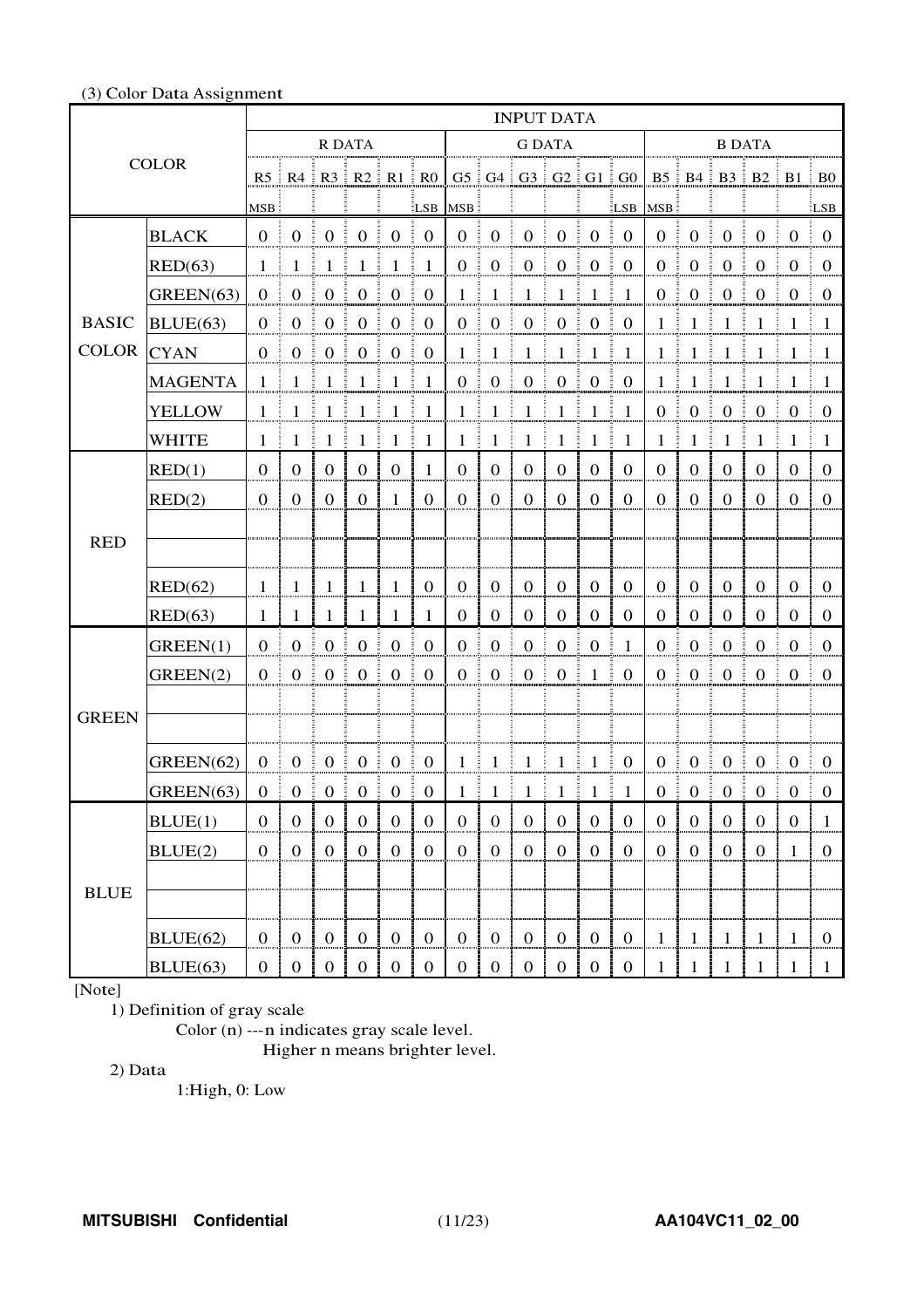### (4) Display Position and Scan Direction

D(X,Y) shows the data number of input signal for LCD panel signal processing PCB.

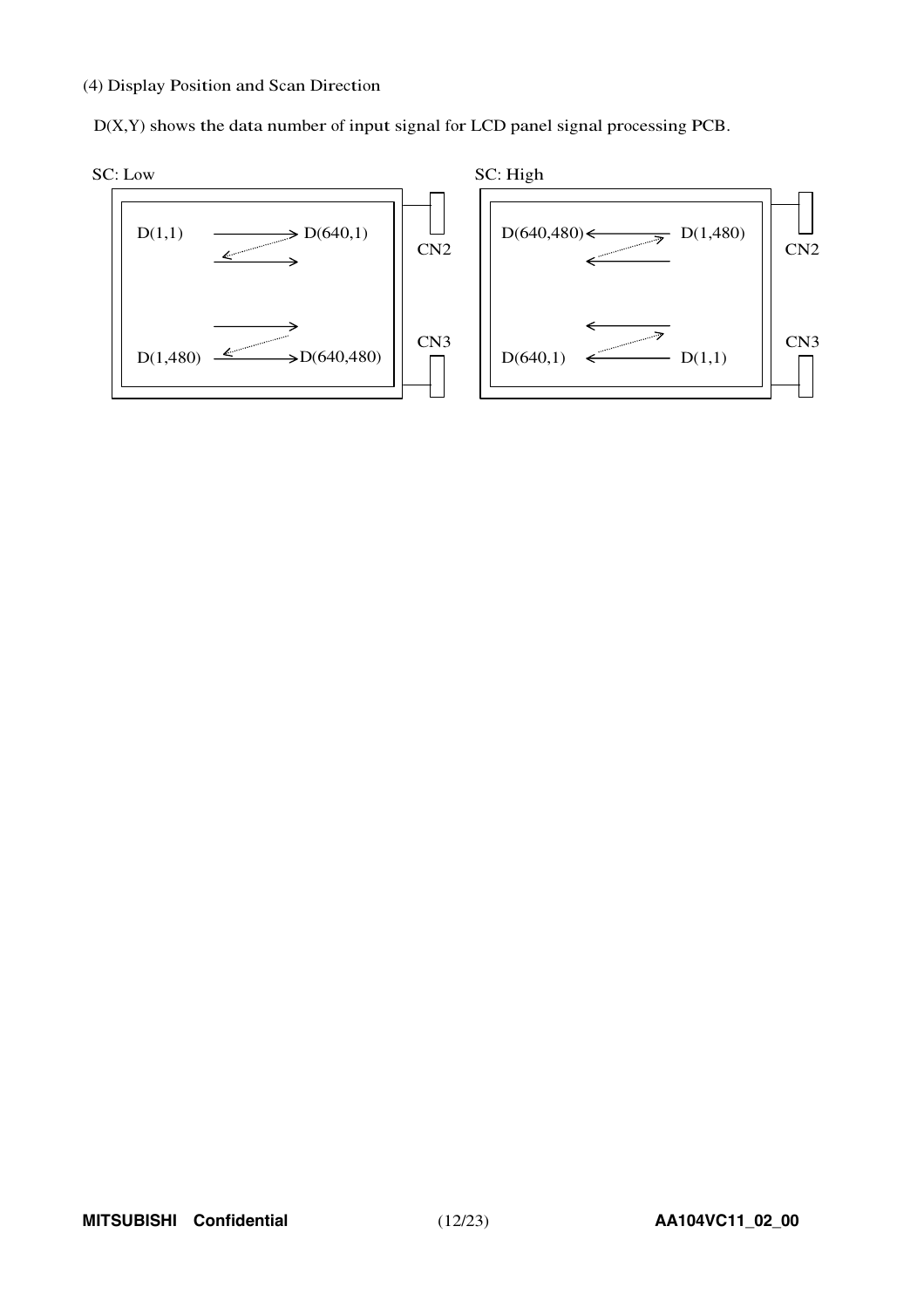# **7. BLOCK DIAGRAM**

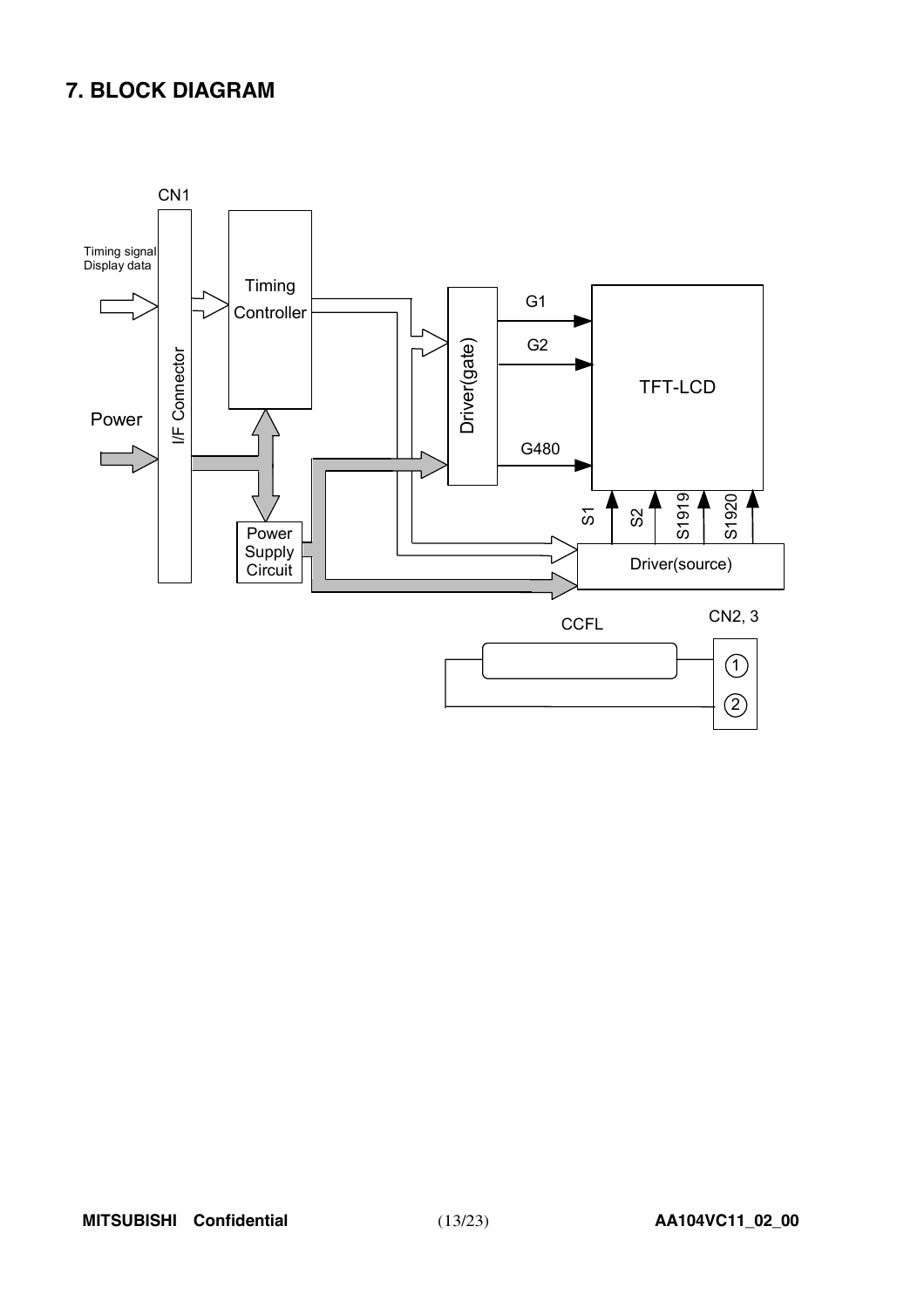# **8. MECHANICAL SPECIFICATIONS**

(1) Front Side



 $(Unit:mm)$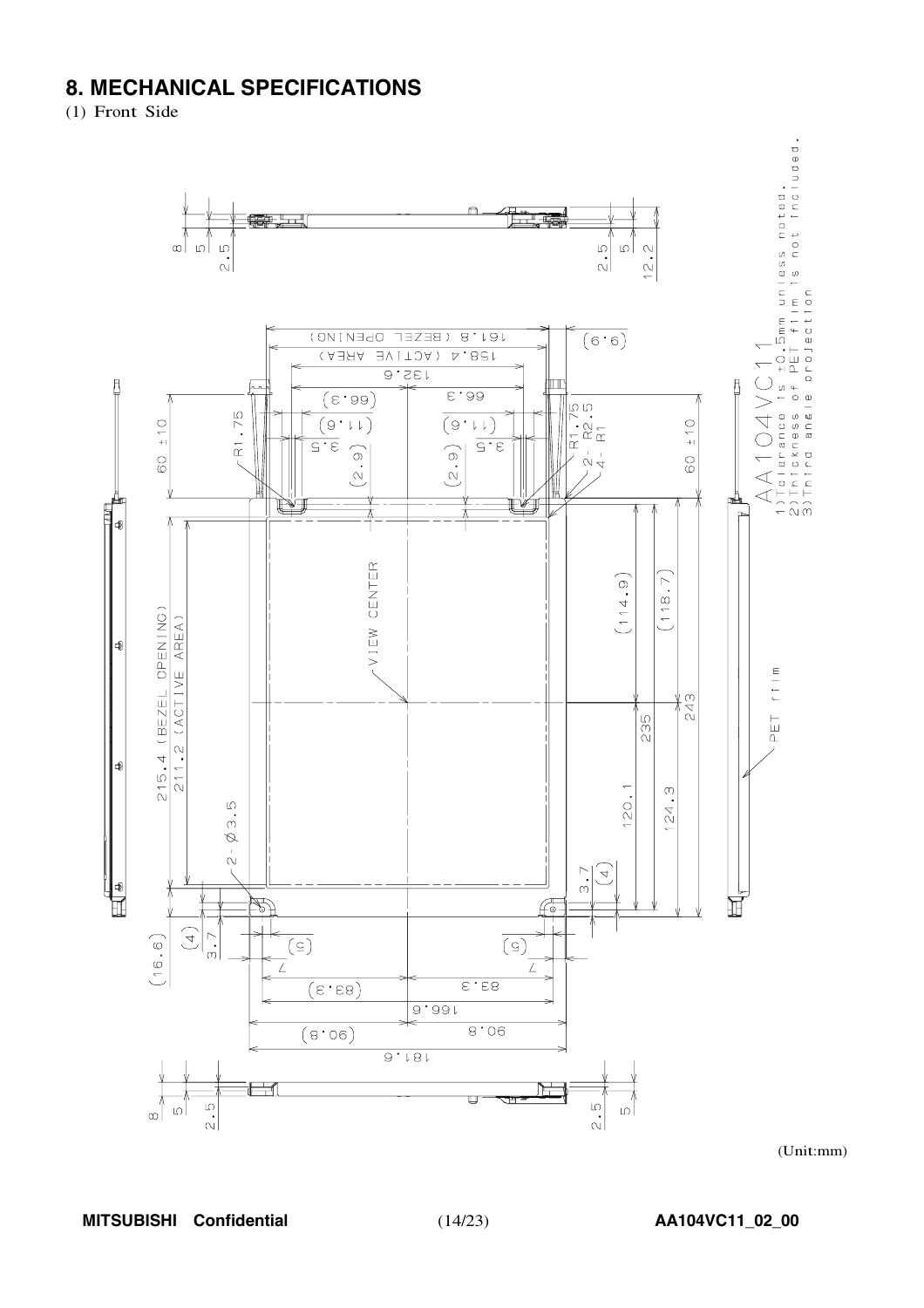

CN1:DF9B-31P-1V(32)(HIROSE)<br>CN2,CN3:BHR-02(8.0)VS-1N(JST)

(Unit:mm)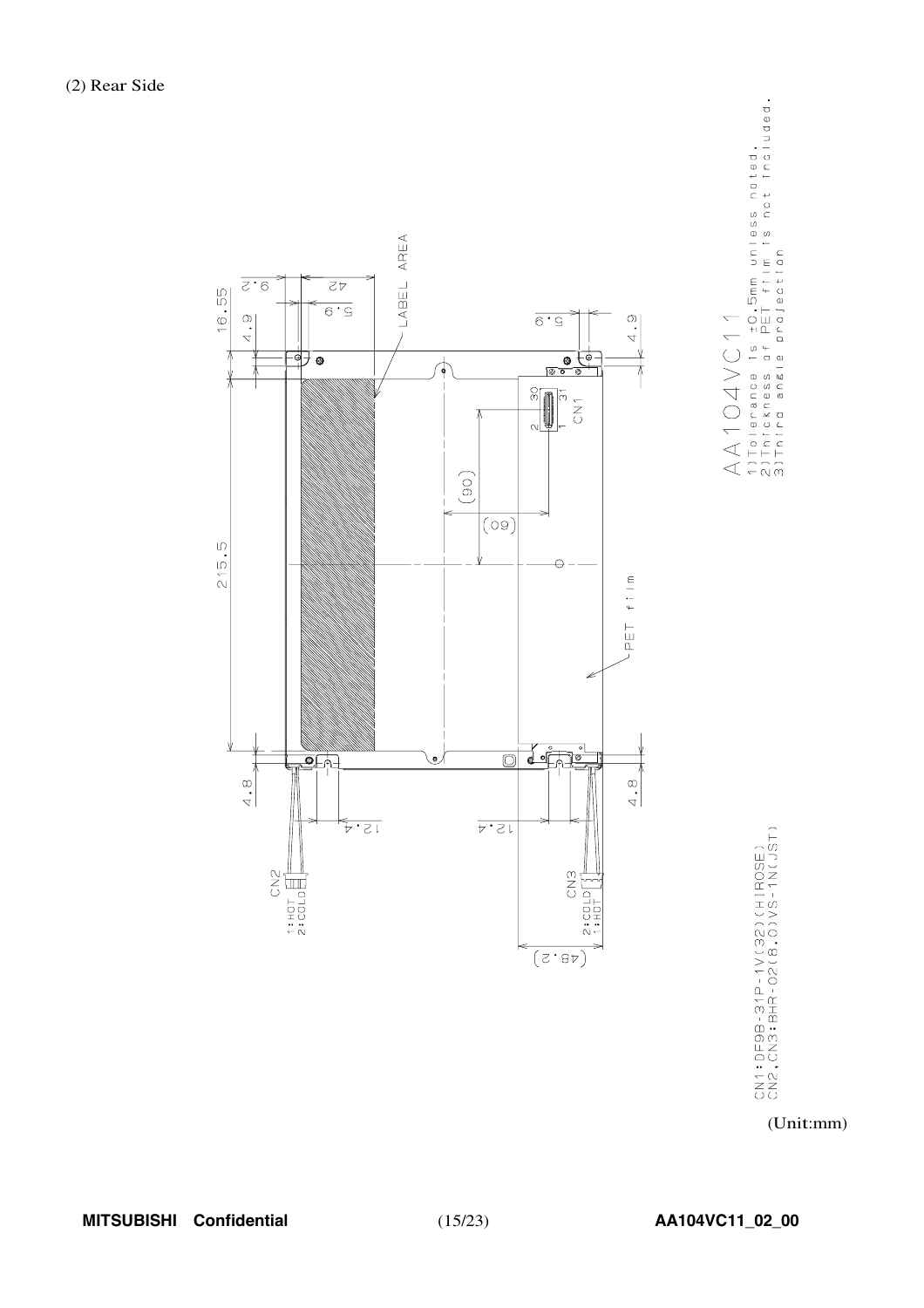# **9. OPTICAL CHARACTERISTICS**

|                       |            |                       | Ta=25°C, VCC=3.3 V, Input Signals: Typ. Values shown in Section 6     |                          |            |       |                   |            |
|-----------------------|------------|-----------------------|-----------------------------------------------------------------------|--------------------------|------------|-------|-------------------|------------|
| <b>ITEM</b>           |            | <b>SYMBOL</b>         | <b>CONDITION</b>                                                      | MIN.                     | TYP.       | MAX.  | <b>UNIT</b>       | Remarks    |
| <b>Contrast Ratio</b> |            | CR                    | $\theta_V = 0^\circ$ , $\theta_H = 0^\circ$                           | 280                      | 400        | $- -$ | $-$               | $*1)*2*5$  |
| Luminance             |            | Lw                    | $\theta$ <sub>V</sub> =0°, $\theta$ <sub>H</sub> =0°                  | 280                      | 380        | $-$   | cd/m <sup>2</sup> | $*1*5)$    |
| Luminance Uniformity  |            | $\Delta L$ w          | $\theta$ v=0°, $\theta$ H=0°                                          | $\overline{\phantom{a}}$ | $-$        | 30    | $\%$              | $*1)*3*5)$ |
|                       |            | tr                    | $\theta$ <sub>V</sub> = $0^\circ$ , $\theta$ <sub>H</sub> = $0^\circ$ | $\overline{\phantom{m}}$ | 6          | $- -$ | ms                | $*1)*4*5)$ |
| <b>Response Time</b>  |            | tf                    | $\theta$ v=0°, $\theta$ H=0°                                          | $- -$                    | 19         | $-$   | ms                | $*1)*4*5$  |
|                       | Horizontal | $\theta_{\rm H}$      | $CR \ge 10$                                                           | $-70-70$                 | $-80 - 80$ | $- -$ | $\circ$           | $*1*5)$    |
| Viewing               | Vertical   | $\theta$ <sub>V</sub> |                                                                       | $-70-60$                 | $-80-70$   | --    | $\circ$           | $*1*5)$    |
| Angle                 | Horizontal | $\theta_{\rm H}$      | $CR \geq 5$                                                           | $-75 - 75$               | $-85 - 85$ | $- -$ |                   | $*1*5)$    |
|                       | Vertical   | $\theta$ v            |                                                                       | $-75 - 65$               | $-85 - 75$ | $-$   |                   | $*1*5)$    |
| <b>Image Sticking</b> |            | tis                   | 2 <sub>h</sub>                                                        |                          |            | 2     | S                 | $*6)$      |
|                       | Red        | Rx                    |                                                                       | 0.554                    | 0.584      | 0.614 |                   |            |
|                       |            | <b>Ry</b>             |                                                                       | 0.301                    | 0.331      | 0.361 |                   |            |
| Color                 | Green      | Gx                    |                                                                       | 0.299                    | 0.329      | 0.359 |                   |            |
| Coordinates           |            | Gy                    | $\theta$ <sub>V</sub> = $0^\circ$ , $\theta$ <sub>H</sub> = $0^\circ$ | 0.503                    | 0.533      | 0.563 |                   | $*1*5)$    |
|                       | Blue       | Bx                    |                                                                       | 0.132                    | 0.162      | 0.192 |                   |            |
|                       |            | <b>By</b>             |                                                                       | 0.130                    | 0.160      | 0.190 |                   |            |
|                       | White      | Wx                    |                                                                       | 0.283                    | 0.313      | 0.343 |                   |            |
|                       |            | <b>Wy</b>             |                                                                       | 0.299                    | 0.329      | 0.359 |                   |            |

[Note]

These items are measured using CS1000(MINOLTA) for color coordinates, EZContrast(ELDIM) for viewing angle and CS1000 or BM-5A(TOPCON) for others under the dark room condition (no ambient light) after more than 30 minutes from turning on the lamp unless noted.

Condition: IL=6.0 mArms, FL=43 kHz

Measurement method for luminance and color coordinates is as follows.



The luminance is measured according to FLAT PANEL DISPLAY MEASUREMENTS STANDARD (VESA Standard).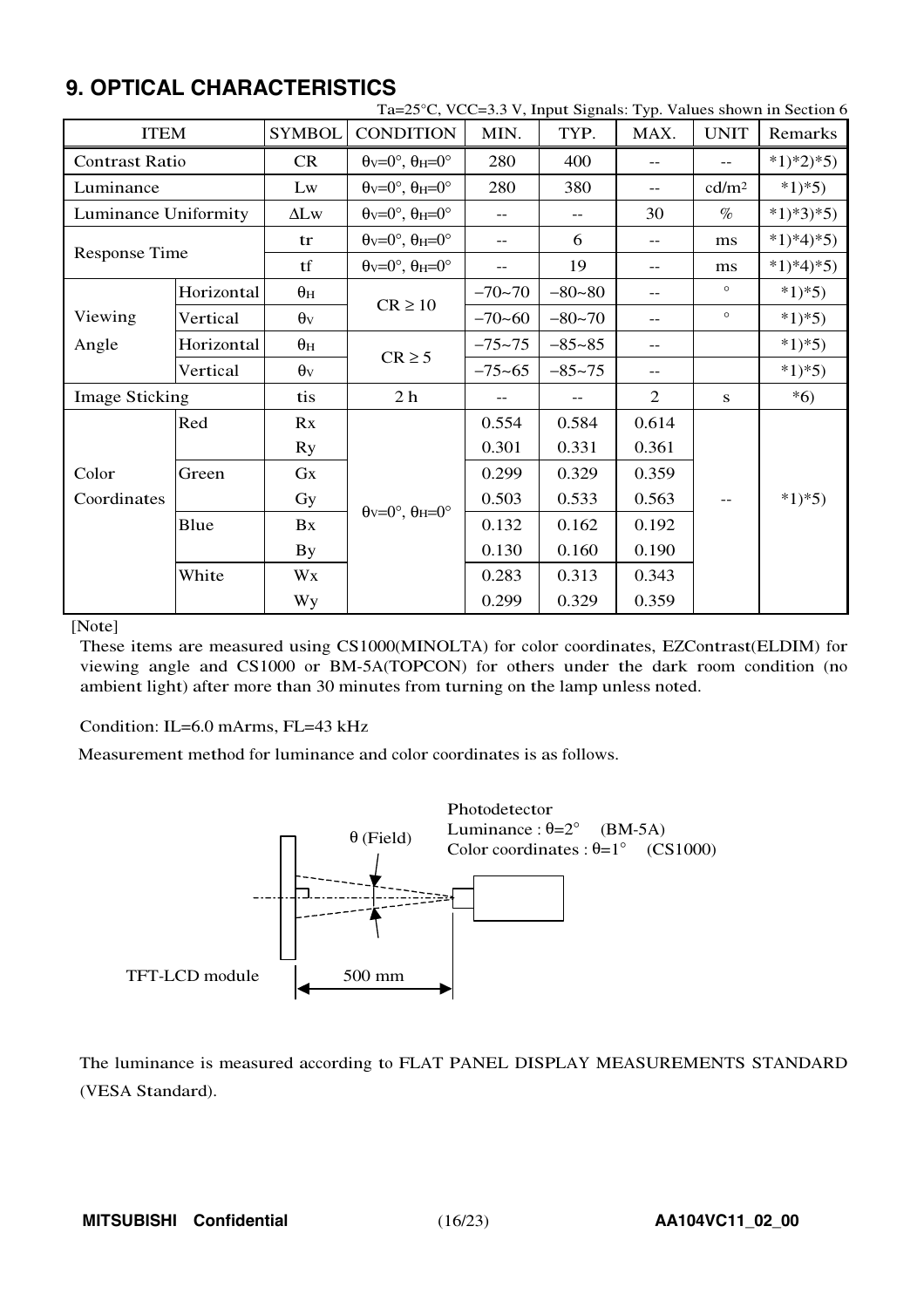### \*1) Measurement Point

Contrast Ratio, Luminance, Response Time, Viewing Angle, Color Coordinates: Display Center Luminanc<sup>e</sup> Uniformity: point <sup>1</sup>∼<sup>5</sup> shown in a figure belo<sup>w</sup>



\*2) Definition of Contrast Ratio

CR=Luminance with all white pixels / Luminance with all black pixels

- \*3) Definition of Luminance Uniformity  $\Delta$ Lw=[Lw(MAX)/Lw(MIN)-1]  $\times$  100
- \*4) Definition of Response Time



 $*$ 5) Definition of Viewing Angle (θ<sub>V</sub>, θ<sub>H</sub>)

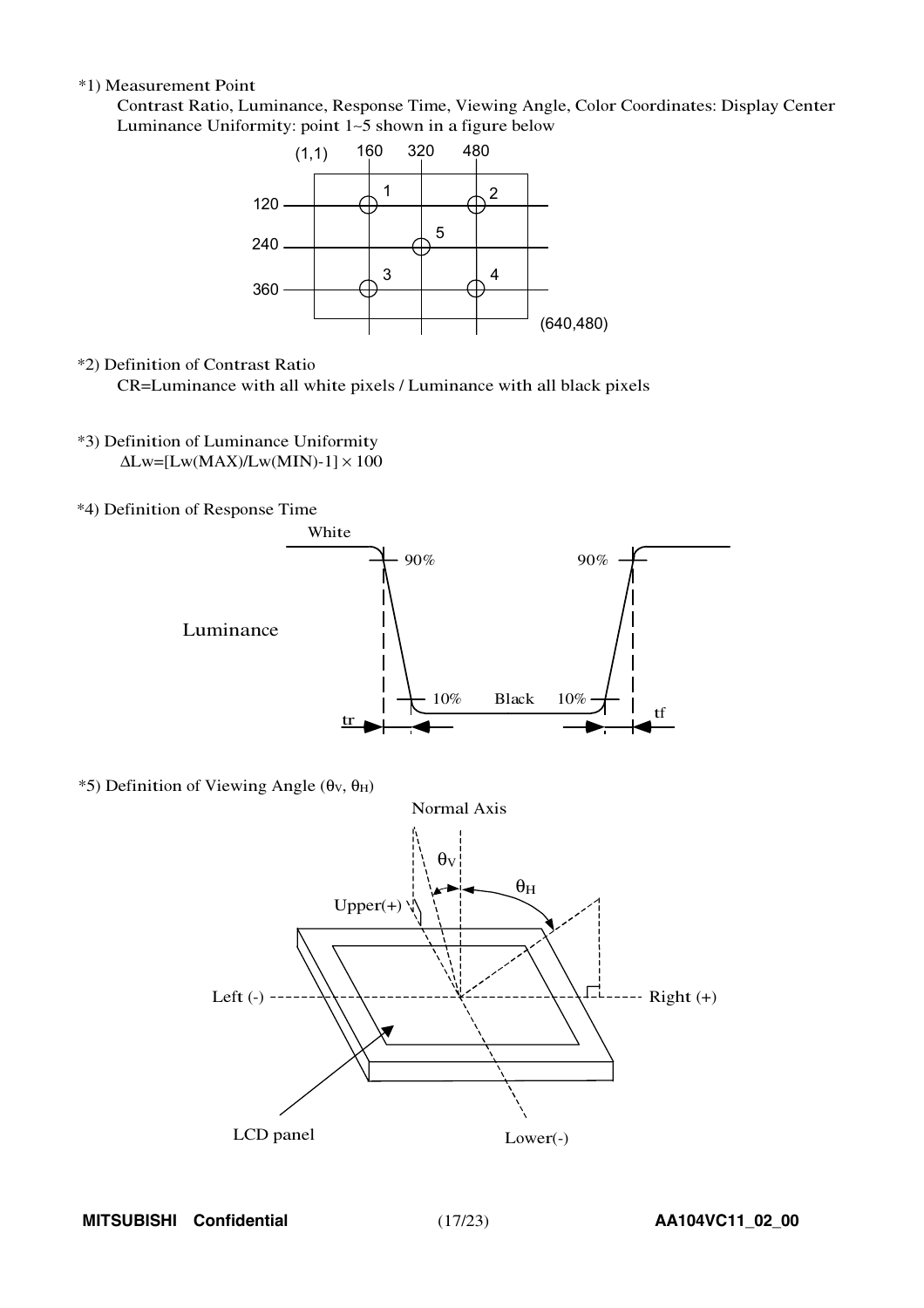## \*6) Image Sticking

Continuously display the test pattern shown in the figure below for two-hours. Then display a completely white screen. The previous image shall not persist more than two seconds at 25°C.



TEST PATTERN FOR IMAGE STICKING TEST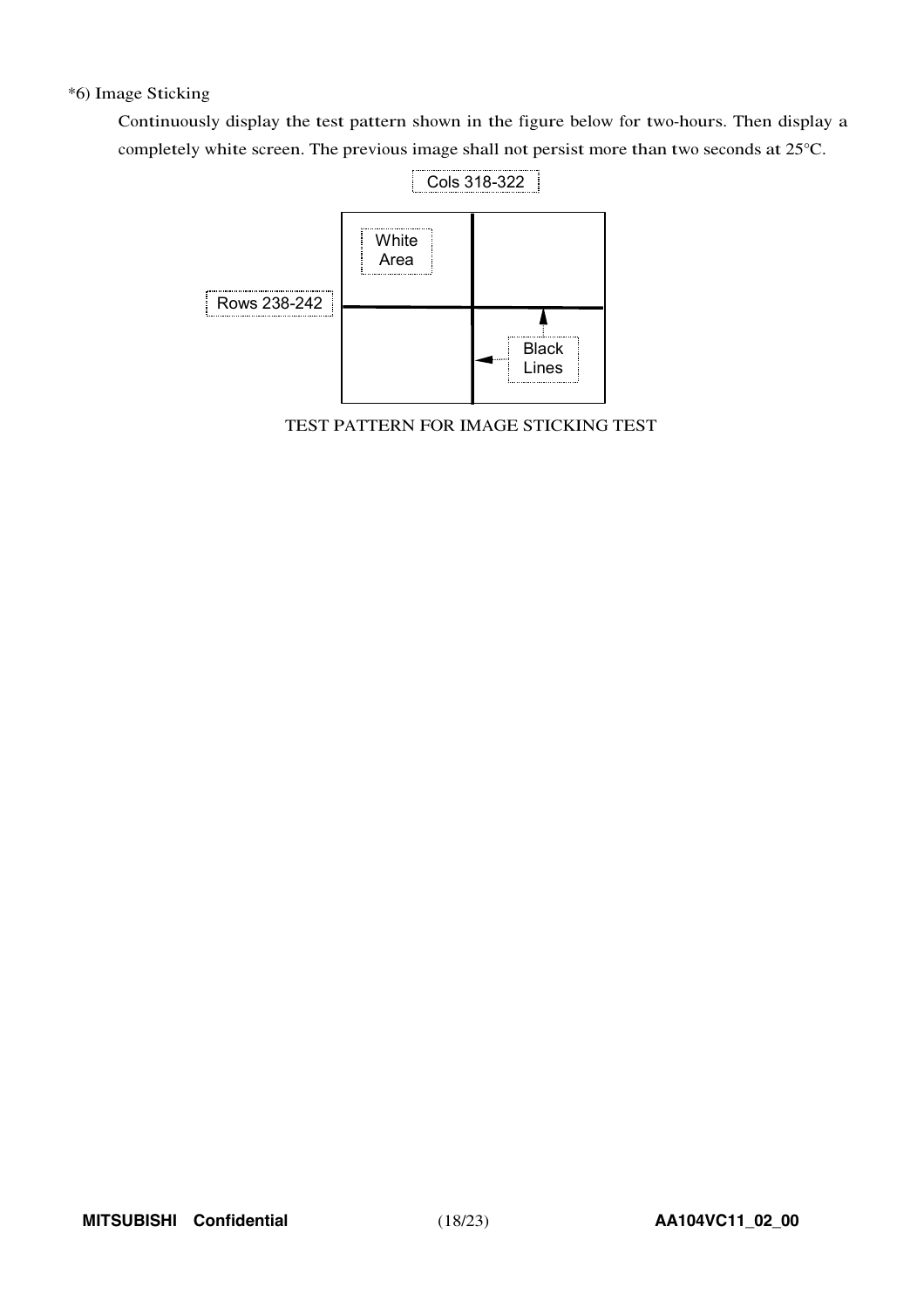# **10. RELIABILITY TEST CONDITION**

### (1) Temperature and Humidity

| <b>ITEM</b>                                               | <b>CONDITIONS</b>                                                   |  |  |  |  |  |
|-----------------------------------------------------------|---------------------------------------------------------------------|--|--|--|--|--|
| <b>HIGH TEMPERATURE</b><br><b>HIGH HUMIDITY OPERATION</b> | 40°C, 90%RH, 240 h<br>(No condensation)                             |  |  |  |  |  |
| <b>HIGH TEMPERATURE OPERATION</b>                         | $70^{\circ}$ C, 240 h                                               |  |  |  |  |  |
| LOW TEMPERATURE OPERATION                                 | $-20^{\circ}$ C, 240 h                                              |  |  |  |  |  |
| <b>HIGH TEMPERATURE STORAGE</b>                           | $80^{\circ}$ C, 240 h                                               |  |  |  |  |  |
| <b>LOW TEMPERATURE STORAGE</b>                            | $-20^{\circ}$ C, 240 h                                              |  |  |  |  |  |
| THERMAL SHOCK (NON-OPERATION)                             | BETWEEN $-20^{\circ}$ C (1h) and 80 $^{\circ}$ C(1h),<br>100 CYCLES |  |  |  |  |  |

# (2) Shock & Vibration

| ITEM             | <b>CONDITIONS</b>                                                     |
|------------------|-----------------------------------------------------------------------|
|                  | Shock level: 1470m/s <sup>2</sup> (150G)                              |
| <b>SHOCK</b>     | Waveform: half sinusoidal wave, 2ms                                   |
| (NON-OPERATION)  | Number of shocks: one shock input in each direction of three mutually |
|                  | perpendicular axis for a total of six shock inputs                    |
|                  | Vibration level: $9.8m/s2$ (1.0G)                                     |
|                  | Waveform: sinusoidal                                                  |
| <b>VIBRATION</b> | Frequency range: 5 to 500Hz                                           |
| (NON-OPERATION)  | Frequency sweep rate: 0.5 octave /min                                 |
|                  | Duration: one sweep from 5 to 500 Hz in each of three mutually        |
|                  | perpendicular axis (total 3 hours)                                    |

### (3) Judgment standard

The judgment of the above tests should be made as follow:

Pass: Normal display image, no damage of the display function. (ex. no line defect) Partial transformation of the module parts should be ignored.

Fail: No display image, damage of the display function. (ex. line defect)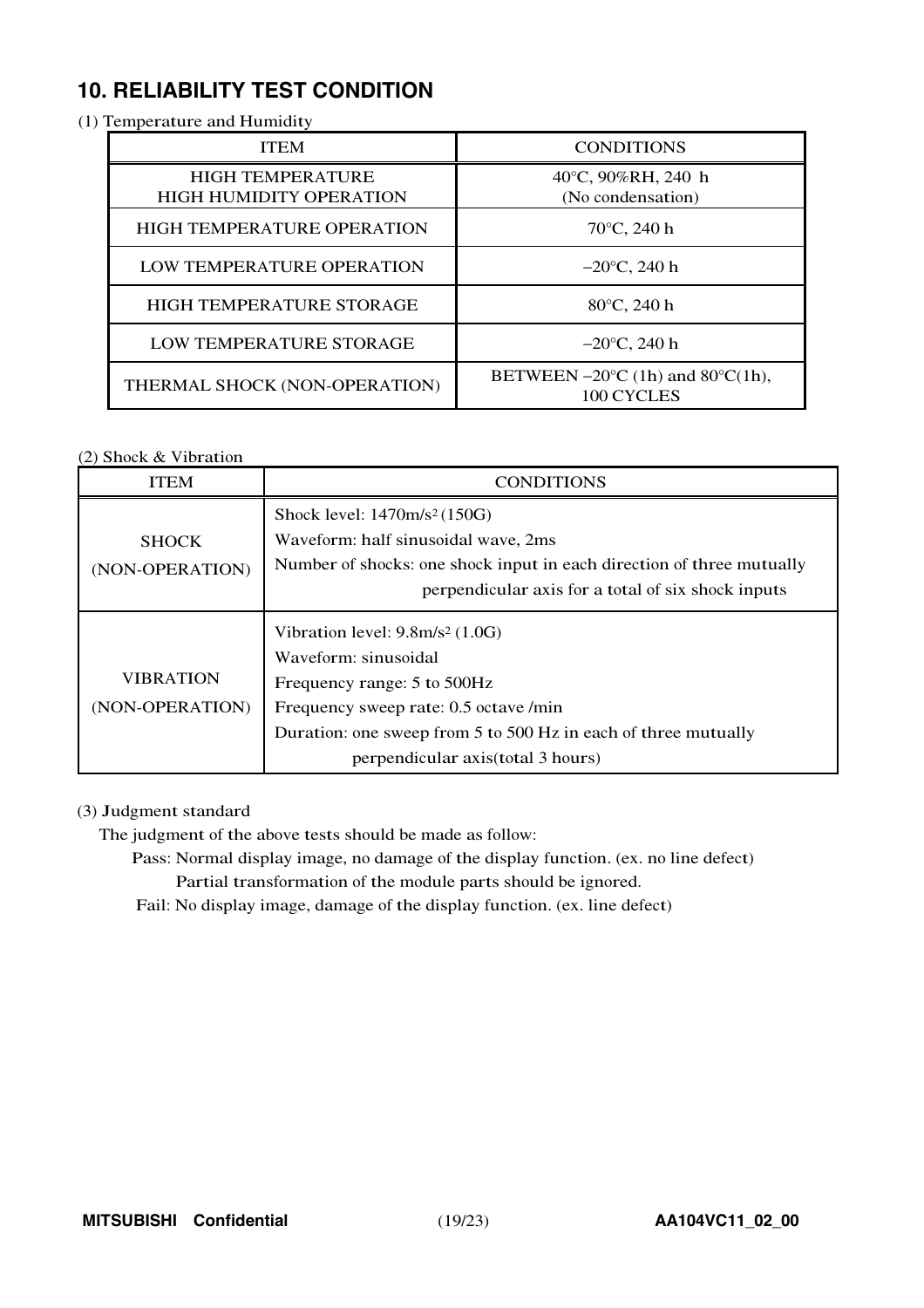# **11. OTHER FEATURE**

This LCD module complies with RoHS\*) directive.

\*) RoHS: Restriction of the use of certain hazardous substances in electrical and electronic equipment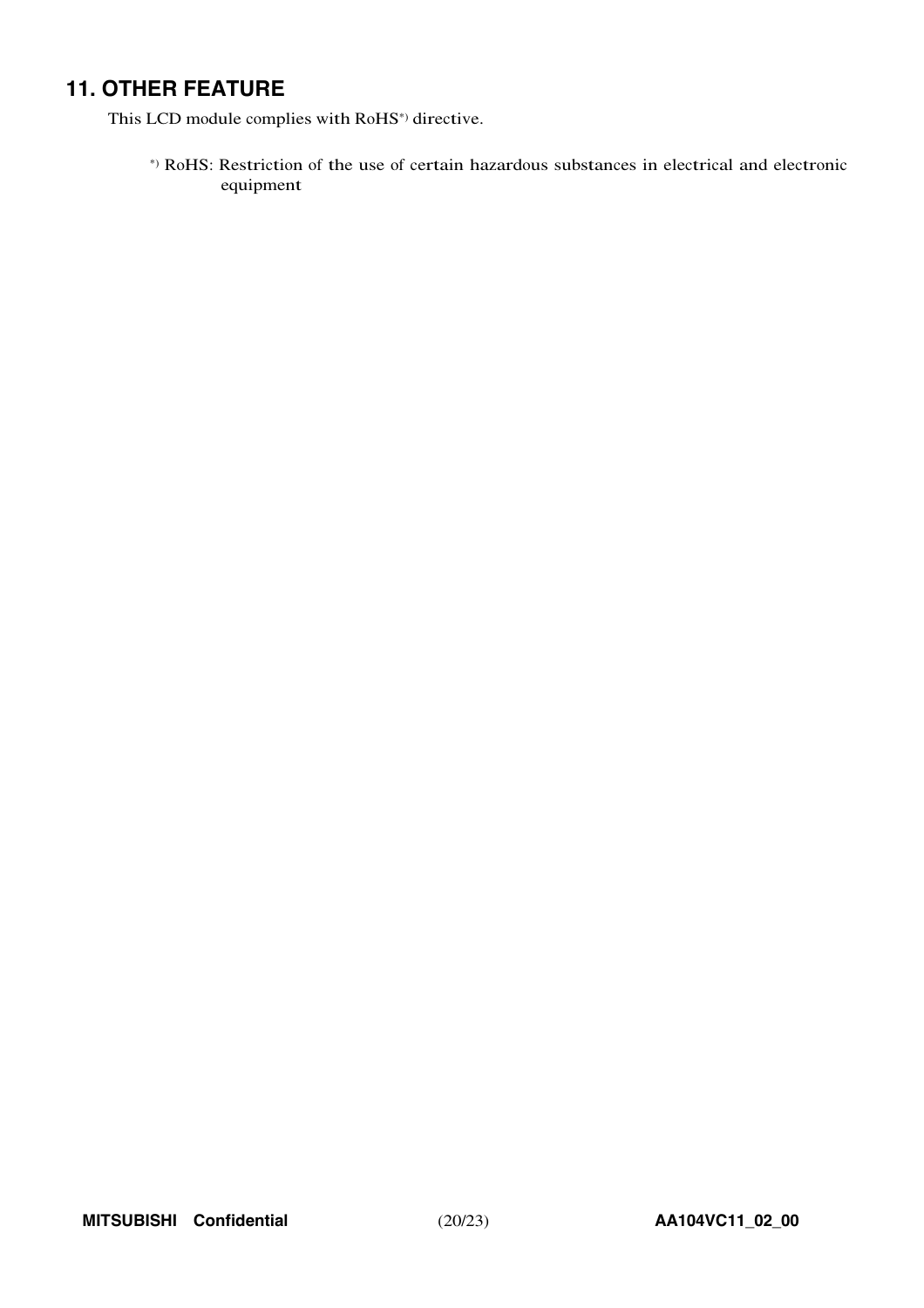# **12. HANDLING PRECAUTIONS FOR TFT-LCD MODULE**

Please pay attention to the followings in handling TFT-LCD products;

## **(1) ASSEMBLY PRECAUTION**

- a. Please mount the LCD module by using mounting hole with a screw clamping torque (recommended value: 0.3 Nm). Please do not bend or wrench the LCD module in assembling. Please do not drop, bend or twist the LCD module in handling.
- b. Please design display housing in accordance with the following guide lines.
	- (a) Housing case must be designed carefully so as not to put stresses on LCD all sides and not to wrench module. The stresses may cause non-uniformity even if there is no non-uniformity statically.
	- (b) Keep sufficient clearance between LCD module back surface and housing when the LCD module is mounted. Approximately 1.0mm of the clearance in the design is recommended taking into account the tolerance of LCD module thickness and mounting structure height on the housing.
	- (c) When some parts, such as, FPC cable and ferrite plate, are installed underneath the LCD module, still sufficient clearance is required, such as 0.5mm. This clearance is, especially, to be reconsidered when the additional parts are implemented for EMI countermeasure.
	- (d) Design the inverter location and connector position carefully so as not to give stress to lamp cable, or not to interface the LCD module by the lamp cable.
	- (e) Keep sufficient clearance between LCD module and the others parts, such as inverter and speaker so as not to interface the LCD module. Approximately 1.0mm of the clearance in the design is recommended.
	- (f) To avoid local elevation/decrease of temperature, considering location of heating element, heat release, thermal design should be done.
- c. Please do not push or scratch LCD panel surface with anything hard. And do not soil LCD panel surface by touching with bare hands. (Polarizer film, surface of LCD panel is easy to be flawed.)
- d. Please do not press any parts on the rear side such as source TCP, gate TCP, control circuit board and FPCs during handling LCD module. If pressing rear part is unavoidable, handle the LCD module with care not to damage them.
- e. Please wipe off LCD panel surface with absorbent cotton or soft cloth in case of it being soiled.
- f. Please wipe off drops of adhesives like saliva and water on LCD panel surface immediately. They might damage to cause panel surface variation and color change.
- g. Please do not take a LCD module to pieces and reconstruct it. Resolving and reconstructing modules may cause them not to work well.
- h. Please do not touch metal frames with bare hands and soiled gloves. A color change of the metal frames can happen during a long preservation of soiled LCD modules.
- i. Please handle metal frame carefully because edge of metal frame is very sharp.
- j. Please pay attention to handling lead wire of backlight so that it is not tugged in connecting with inverter.
- k. Please connect the metal frame of LCD module to GND in order to minimize the effect of external noise and EMI.
- l. Be sure to connect the cables and the connecters correctly.
- **MITSUBISHI Confidential** (21/23) **AA104VC11\_02\_00**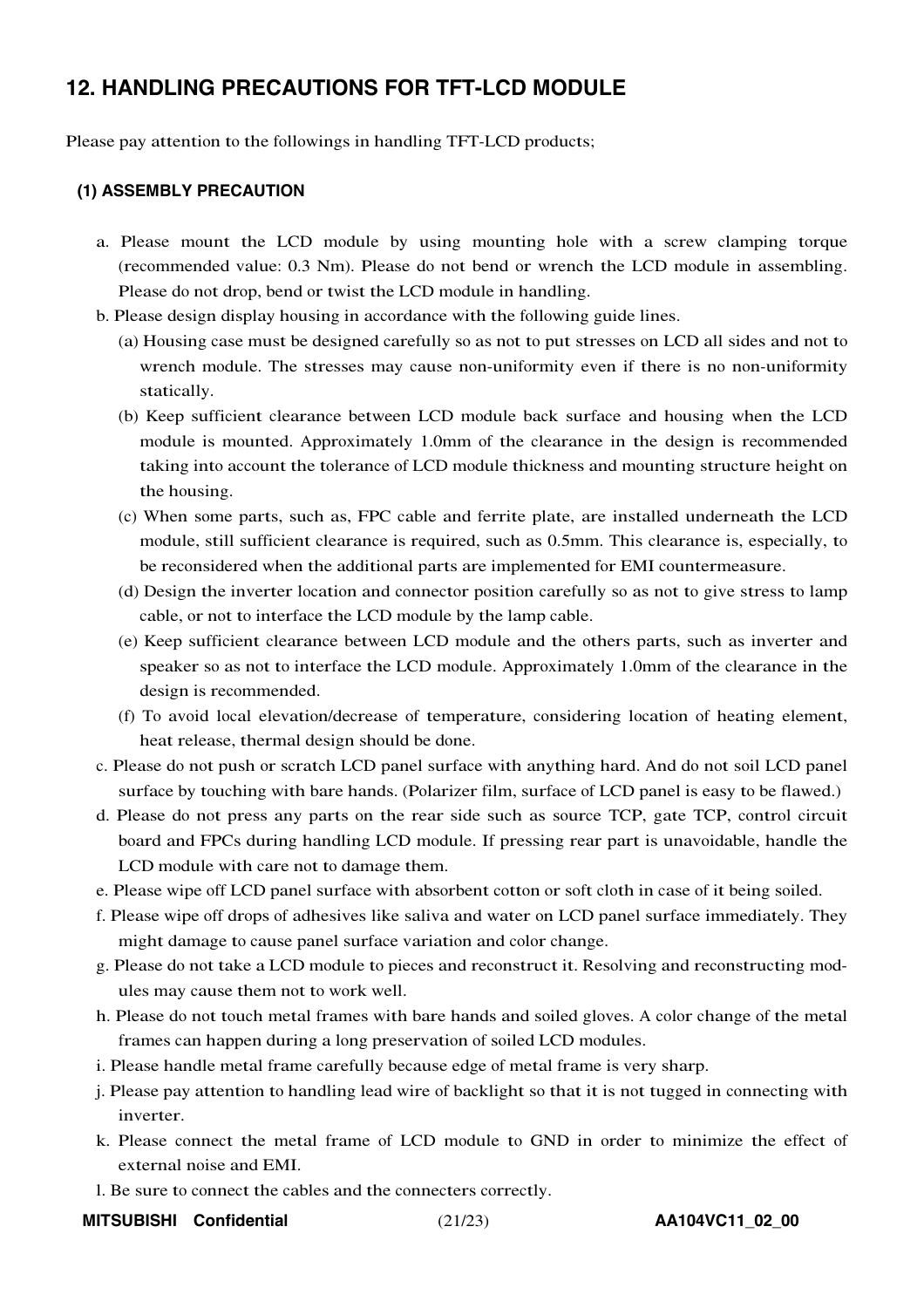## **(2) OPERATING PRECAUTIONS**

- a. Please be sure to turn off the power supply before connecting and disconnecting signal input cable.
- b. Please do not change variable resistance settings in LCD module. They are adjusted to the most suitable value. If they are changed, it might happen LCD does not satisfy the characteristics specification.
- c. LCD backlight takes longer time to become stable of radiation characteristics in low temperature than in room temperature.
- d. The interface signal speed is very high. Please pay attention to transmission line design and other high speed signal precautions to satisfy signal specification.
- e. A condensation might happen on the surface and inside of LCD module in case of sudden change of ambient temperature.
- f. Please pay attention not to display the same pattern for very long time. Image might stick on LCD. Even if image sticking happens, it may disappear as the operation time proceeds.
- g. Please obey the same safe instructions as ones being prepared for ordinary electronic products.

### **(3) PRECAUTIONS WITH ELECTROSTATICS**

- a. This LCD module use CMOS-IC on circuit board and TFT-LCD panel, and so it is easy to be affected by electrostatics. Please be careful with electrostatics by the way of your body connecting to the ground and so on.
- b. Please remove protection film very slowly from the surface of LCD module to prevent from electrostatics occurrence.

### **(4) STORAGE PRECAUTIONS**

- a. Please do not leave the LCDs in the environment of high humidity and high temperature such as 60°C90%RH.
- b. Please do not leave the LCDs in the environment of low temperature; below -20°C.

### **(5) SAFETY PRECAUTIONS**

- a. When you waste damaged or unnecessary LCDs, it is recommended to crush LCDs into pieces and wash them off with solvents such as acetone and ethanol, which should later be burned.
- b. If any liquid leaks out of a damaged glass cell and comes in contact with the hands, wash off thoroughly with soap and water.
- c. Be sure to turn off the power supply when inserting or disconnecting the cable.
- d. Inverter should be designed carefully so as not to keep working in case of detecting over current or open circuit on the lamp.